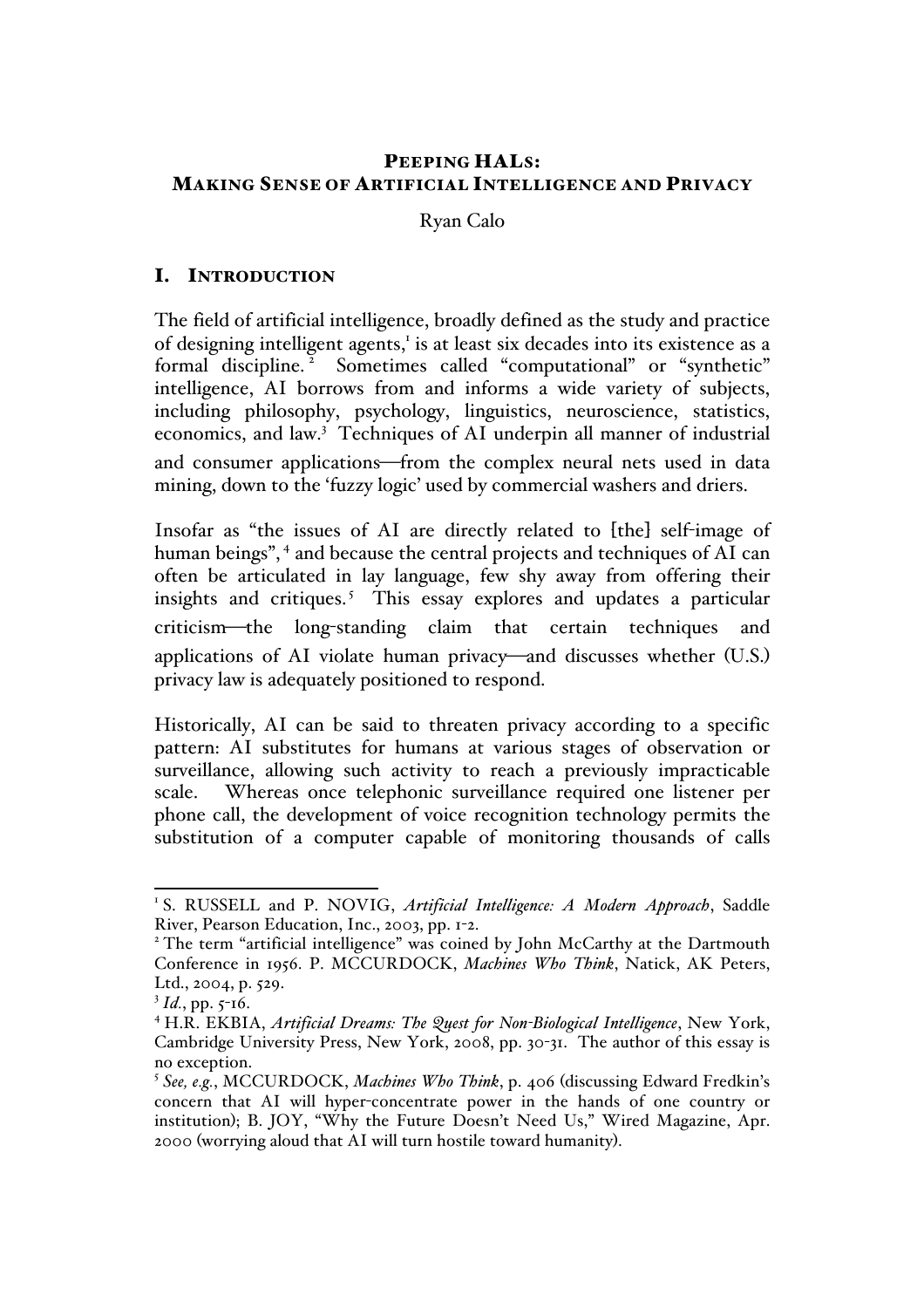simultaneously.<sup>6</sup> Whereas once hundreds of intelligence analysts might be required to pour over field records in search of connections, AI knowledge management techniques automatically spot patterns and call them to the attention of agents.<sup>7</sup> These developments vastly amplifying the potential for data gathering and analysis, and hence underpin ubiquitous surveillance.

Such advances in technology have played a key role in driving privacy law. The seminal 1890 article by Samuel Warren and Louis Brandeis, wherein the authors in may ways introduced a right to privacy protected by four causes of action, begins with a concern over "[r]ecent inventions and business methods" such as "instantaneous photography" that make possible previously unheard of behavior.<sup>9</sup> In the Fourth Amendment context, U.S. courts grapple with whether a given new technology permits humans to witness behavior in which, or occurring where, the individual has a reasonable expectation of privacy.<sup>10</sup> A state or federal regulator identify new information gathering practices—for instance, tracking online behavior for ad targeting-and hold it up against established fair information practice principles such as notice and control.<sup>11</sup>

A recent trend in AI complicates this dynamic. Increasingly, practitioners of AI and its subfield of robotics and human computer interaction are imbuing machines with 'social' characteristics.<sup>12</sup> These robots and computer interfaces contain key anthropomorphic signifiers such as eyes, expressive faces and gestures, and natural language capabilities designed to improve machine-human interaction. This set of techniques builds on extensive research suggesting that humans are exquisitely attuned to their own species, and that we react to computers, robots, and other social

 <sup>6</sup> J. WEIZENBAUM, *Computer Power and Human Reason: From Calculation to Judgment*, San Francisco, W.H. Freeman and Company, 1976, p. 272.

<sup>&</sup>lt;sup>7</sup> T. ZARSKY, "Mine your Own Business!: Making the Case for the Implications of the Data Mining of Personal Information in The Forum of Public Opinion," 5 Yale J. of L. & Tech. 4 (2004), p. 4. <sup>8</sup> *Id.*

<sup>&</sup>lt;sup>9</sup> S. WARREN AND L. BRANDEIS, "The Right to Privacy," 4 Harv. L. Rev. 193 (1890). <sup>10</sup> *See, e.g, Kyllo v. United States*, 533 U.S. 27, 29 (2001) (discussing thermo-imaging

devices).<br>"FTC Press Release, "FTC Staff Proposes Online Behavioral Advertising Privacy Principles," Dec. 20, 2007, available online at http://www.ftc.gov/opa/2007/12/principles.shtm.

<sup>&</sup>lt;sup>12</sup> T.M. HOLGRAVES ET AL, *Perceiving artificial social agents*, Computer in Human Behavior 23 (2007) 2163 ("One of the major trends in human-computer interaction has been the development of more natural human-computer interfaces"); *id.* at 2171 ("There is no doubt that this trend will continue to increase.").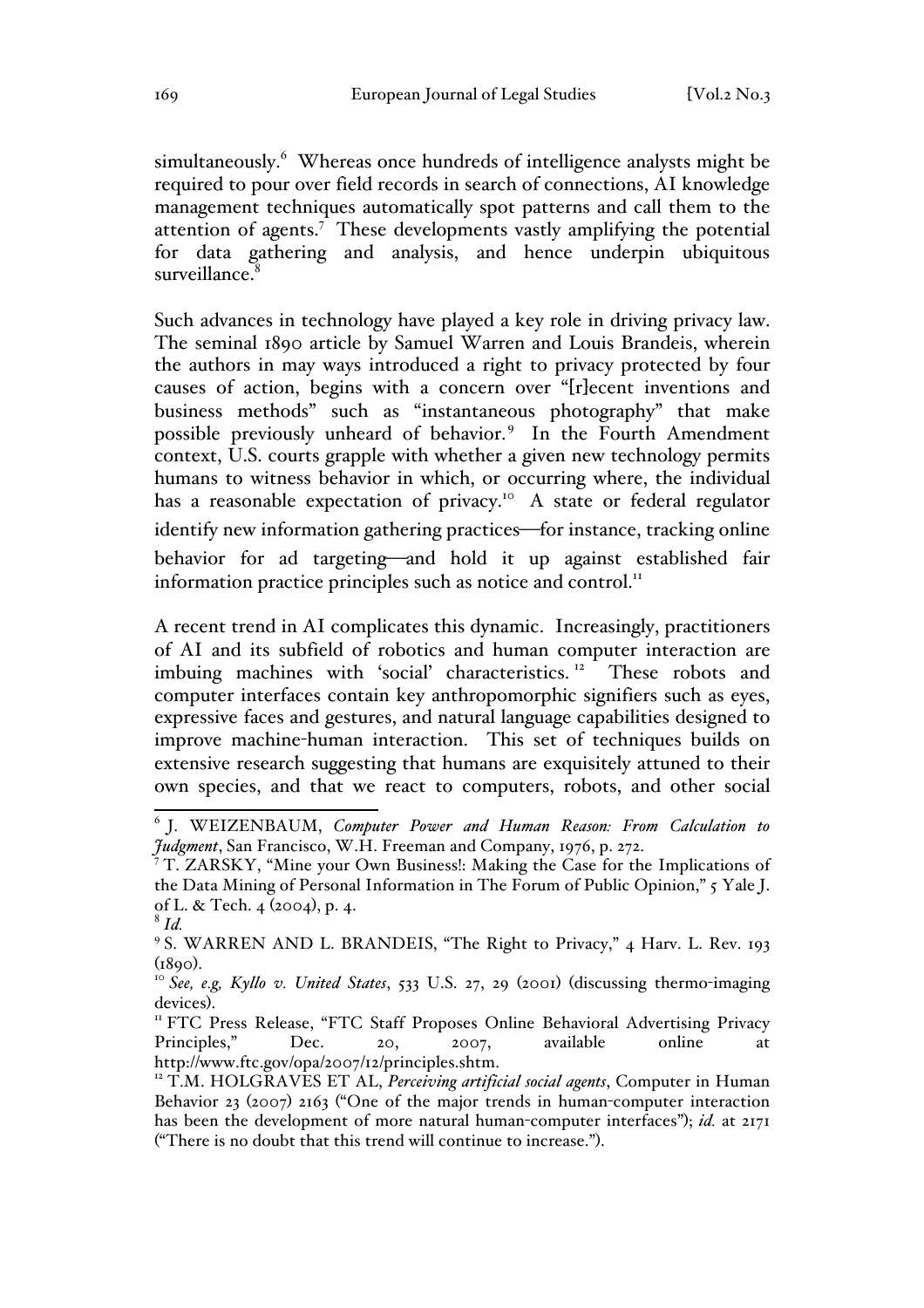media as though it were actually human—including through the subconscious alteration of our attitudes and behavior. Its effect is to introduce apparent agents into a variety of new contexts.<sup>13</sup>

Some applications of social AI follow the original pattern of amplifying human capacities. For instance, commercial and governmental entities have begun to leverage social machines and software to stand in for marketers, recruiters, and other organization representatives in gathering information and influencing consumers and citizens. Just a single AI program—for instance, the U.S. Army's virtual recruiter "SGT Star"—can engage with thousands of individuals simultaneously and record every interaction. Thus, social machines can stand in for a human as interviewer or interrogator, preserving the persuasive skills of humans but adding additional advantages such as massive scale, tirelessness, and an essentially limitless memory.<sup>14</sup>

Other consequences of social AI, however, fall outside the prevailing pattern. Rather than standing in for some specific human task such as listening, pattern-spotting, or questioning, a machine that presents as an independent agent can stand in for a human *as subject*. That is, a humanoid robot's mere presence will signal to individuals that they are not alone, even if the robot is neither collecting nor evaluating information on behalf of a human, which in turn can sharply alter attitudes and behavior. Relatedly, where a computer interface engages with a user socially—a direction the global leader in Internet search expressly contemplates within the next few years<sup>15</sup>—extensive social science research shows that the individual will feel and react as though she is engaging with an actual person.

Although this set of applications does not augment the human capacity to observe in the tradition sense, it nevertheless threatens core privacy values.

 <sup>13</sup> P.J. FOGG, *Persuasive Technologies: Using Computers to Change What We Think and Do,* San Francisco, Morgan Kaufmann Publishers, 2003, p. 10 ("With the growth of embedded computers, computing applications are becoming commonplace in locations where human persuaders would not be welcome, such as bathrooms and bedrooms, or where humans cannot go (inside clothing, embedded in automotive systems, or implanted in a toothbrush)."). *See also* H.R. EKBIA, *Artificial Dreams*, p. 8 (discussing fact that "[c]omputers are everywhere."); J. KANG and D. CUFF, "Pervasive Computing: Embedding the Public Sphere," 62 Wash. & Lee L. Rev. 93  $(2005)$ , p. 94 ("The Internet will soon invade real space as networked computing elements become embedded into physical objects and environments."). <sup>14</sup> P.J. FOGG, *Persuasive Technologies*, *o.c.*

<sup>15</sup> *See* http://www.techcrunch.com/2008/12/10/marissa-mayer-at-le-web-the-almostcomplete-interview/ (interview with Marissa Mayer).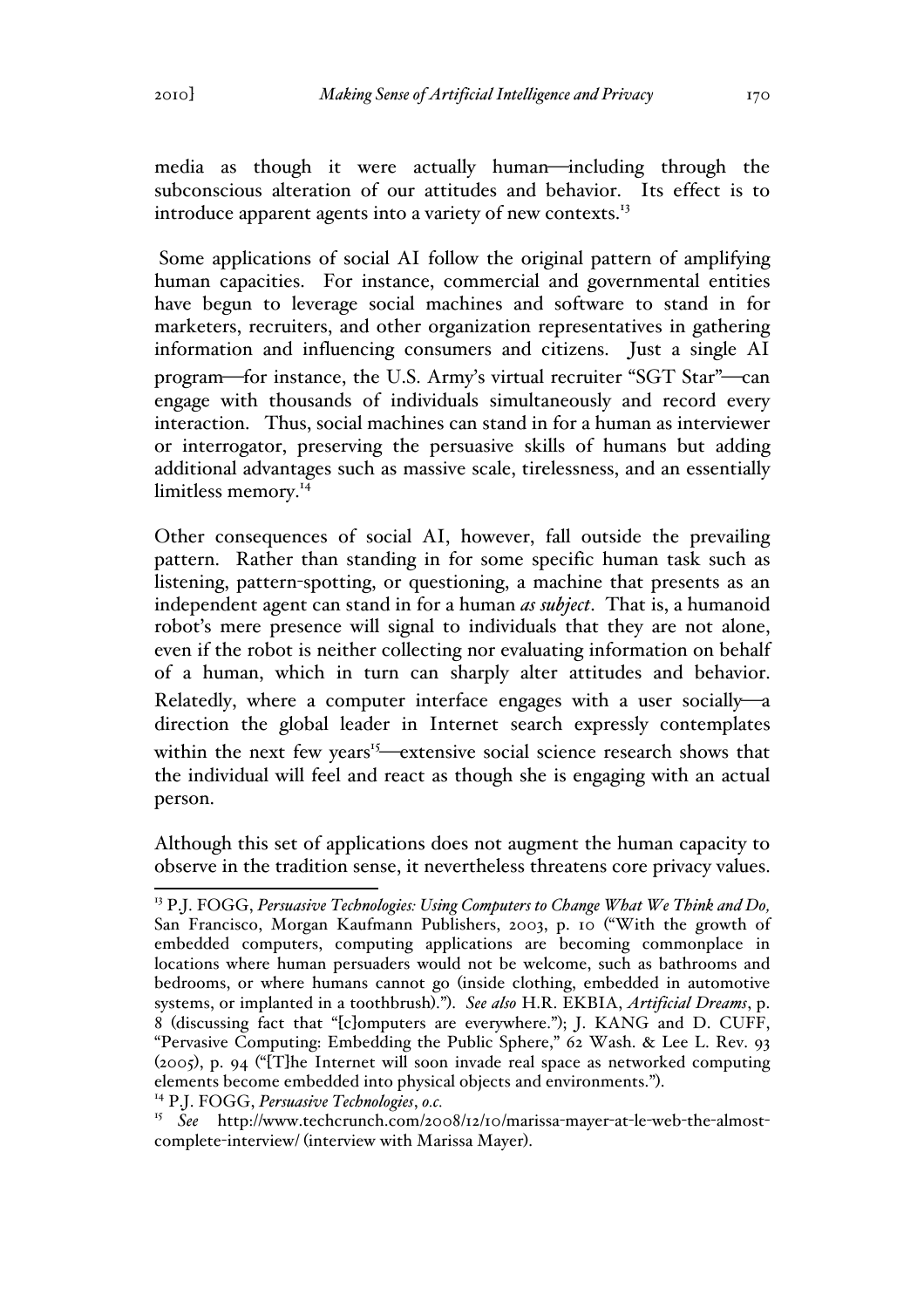As detailed below, a key role of privacy is to preserve solitude, in the sense of a temporary respite from interference with respect to curiosity, development, and thought.<sup>16</sup> Yet it is clear that people react to social machines as though they were human beings, including with respect to the sense of being observed. If, as many predict, social machines become ubiquitous—turning up in cars, bedrooms, bathrooms, $17$  even within cell phones and mirrors<sup>18</sup>-possibilities for solitude may shrink intolerably. We may even witness a sea change of attitudes away from the prevailing view of computers as passive data conduits, in turn chilling curiosity at the borderline and creating discomfort around widespread machine custodianship of personal information.

It is exactly here, where AI begins to substitute for the human not as a gatherer or organizer of information but directly as subject, that privacy protections begin to break down. This is partly because American privacy law and theory focuses on the flow of information, on quantifiable harms, and on the level of notice and consent. It is also a function of limited imagination around the role of objects in our social lives. This essay concludes with thoughts on where to look in American law for legal analogues to vindicate the core privacy values threatened by social AI.

#### II. TRADITIONAL INTERSECTION OF AI AND PRIVACY

On the traditional view, technology threatens privacy by increasing the power or reach of human observation. As prominent American privacy scholar Michael Froomkin sums up the space: "Privacy-destroying technologies can be divided into two categories: those that facilitate the acquisition of raw data and those that allow one to process and collate that data in interesting ways".19 Speaking on the subject of privacy invasive technologies, Harvard Law School's Jonathan Zittrain identifies "three successive shifts in technology from the early 1970s: cheap processors, cheap networks, and cheap sensors".20 He continues that "[t]he third shift has, with the help of the first two, opened the doors to new and

<sup>&</sup>lt;sup>16</sup> A. WESTIN, *Privacy and Freedom*, New York, Antheum 1970, p. 35.

<sup>&</sup>lt;sup>17</sup> P.J. FOGG, *Persuasive Technologies*, p. 10.<br><sup>18</sup> P.J. O'RORKE, "Future Shlock," The Atlantic, Dec. 2008 ("Various passages had caught my attention when I'd read it, and raised my blood pressure: 'Closets will help pick out the right dress for a party.' Imagine that: a talking mirror telling you, 'That makes your butt look big.'"). <sup>19</sup> M. FROOMKIN, "The Death of Privacy?," 52 Stan. L. Rev. 1461, 1468 (2000). *But* 

*see id.*, pp. 1469-70 (acknowledging that "[f]or some, just knowing that their activities are being recorded may have a chilling effect on conduct, speech, and reading").

<sup>&</sup>lt;sup>20</sup> J. ZITTRAIN, The Future of the Internet: And How to Stop It, New Haven, Yale University Press, 2008, 205.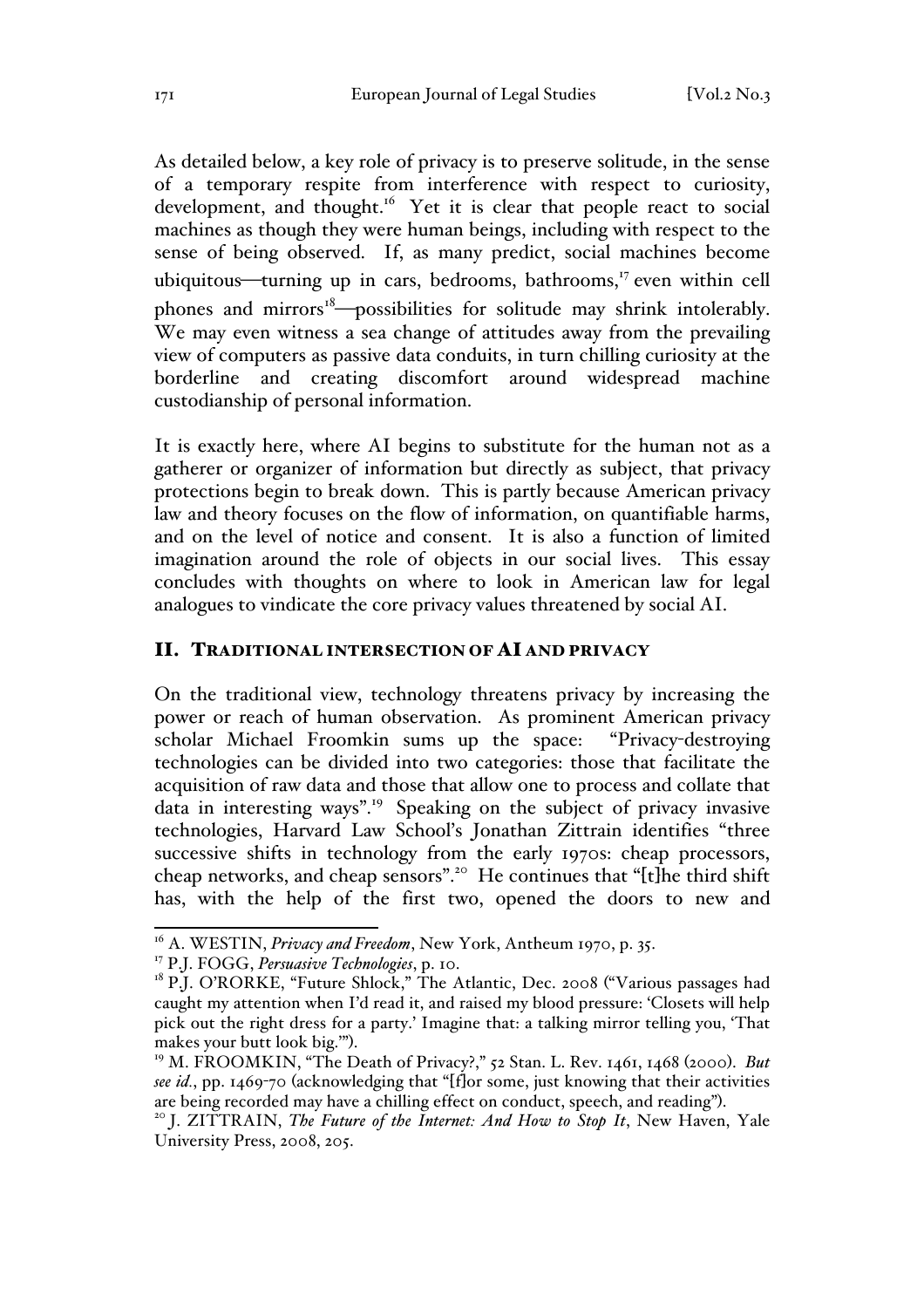formidable privacy invasions".<sup>21</sup> The thought is that humans will use cheaper and better technology to collect and organise information to greater effect, sometimes necessitating additional protections.

An early example of this analysis in the context of AI is synthetic intelligence pioneer Joseph Weizenbaum's concern over the use of AI in data mining.<sup>22</sup> In 1976, Weizenbaum wrote a scathing critique of artificial intelligence along multiple lines. Weizenbaum had developed a program called ELIZA that was designed to mimic psychoanalysis by engaging in a credible dialogue with a human operator, in keeping with the "Rogerian technique of encouraging a patient to keep talking".<sup>23</sup> ELIZA asked its users questions based on their previous answer and, where it did not have a response, merely supplied filler such as "I see" or "interesting". Weizenbaum claimed that he was profoundly disturbed by the tendency of humans to react ELIZA as though it were a person, which prompted him to write a book about what computers should never be pressed to do.

In one powerful passage, Weizenbaum argues that the most obvious application of some artificial intelligence techniques is massive surveillance. Weizenbaum observes that, as of 1976, there were "three or four major projects in the United States devoted to enabling computers to understand human speech".<sup>24</sup> According to the "principle sponsor of this work, the Advanced Research Projects Agency … of the United States Department of Defense", (now "DARPA") potential applications were uncontroversial and benign. For instance, the Navy wanted voice recognition technology in order to "control its ships, and the other services their weapons, by voice commands". 25 Weizenbaum rejects this explanation:

Granted that a speech-recognition machine is bound to be enormously expensive, and that only government and possibly a few very large corporations will therefore be able to afford it, what will they be used for? … There is no question in my mind that there is no pressing human problem that will more easily be solved because such machines exist. But

<sup>&</sup>lt;sup>21</sup> *Id.* <sup>22</sup> "Data mining is correctly defined as the 'nontrivial process of identifying valid, novel, potentially useful and ultimately understandable patterns in data." T. ZARSKY, "Mine your Own Business!: Making the Case for the Implications of the Data Mining of Personal Information in The Forum of Public Opinion," 5 Yale J. of L. & Tech. 4 (2004), p. 6.

<sup>23</sup> J. WEIZENBAUM, *Computer Power and Human Reason: From Calculation to Judgment*, San Francisco, W.H. Freeman and Company, 1976, p. 3.

<sup>24</sup> *Id.*, p. 270.

<sup>25</sup> *Id.*, p. 271.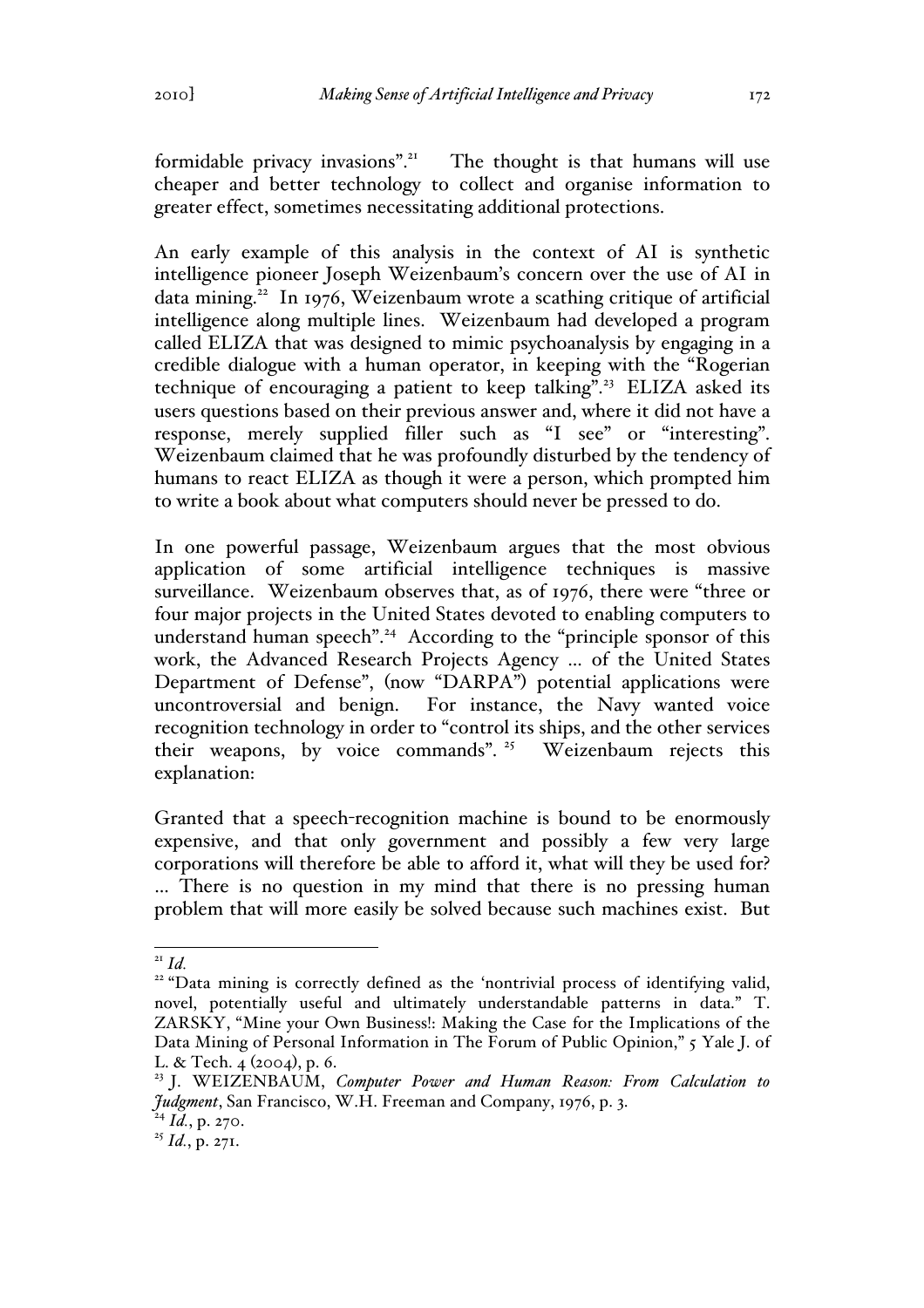such listening machines, could they be made, will make monitoring of voice communications very much easier than it is now.<sup>26</sup>

Today, many varieties of sophisticated voice recognition technology exist. $27$  Weizenbaum was wrong about the range of applications to which voice recognition would eventually be put—such technology has been used in everything from computers for the blind, to voice dialing, to hands-free wheelchairs. He was correct, however, that voice recognition would make massive government surveillance practicable.

Another concern closely related to Weizenbaum's insight that computers endowed with AI can stand in for human surveillants is the notion that AI can bring certain patterns of activity to the attention of humans. Thus, techniques of artificial intelligence have been used to decide where to point cameras or to 'flag' events such as the same face appearing in multiple transit stations. Weizenbaum hints in 1976 at this functionality as well:

Perhaps the only reason that there is very little government surveillance in many countries of the world is that such surveillance takes so much manpower. Each conversation on a tapped phone must eventually be listened to by a human agent. But speechrecognizing machines could [recognise and] delete all "uninteresting" conversations and present transcriptions of only the remaining ones...<sup>28</sup>

More recently, Israeli legal scholar Tal Zarsky discusses the power of AI to sift through and organise data in seconds that would take a human an eternity. Zarsky argues that "[m]ere surveillance … is not grounds for concern, at least not on its own. The fact that there are an eye watching and an ear listening is meaningless unless the collected information is *recorded and emphasised*".29 Zarsky goes on to provide a detailed description of "knowledge discovery in databases" (or "KDD"), in which "complex algorithms, artificial intelligence, neural networks and even genetic-based modeling … can discover previously unknown facts and phenomenon about

 <sup>26</sup> *Id.*, p. 272.

<sup>&</sup>lt;sup>27</sup> See, e.g., Mass High Tech, "MIT adds robotics, voice control to wheelchair," Sept. 19, 2008, available online at http://www.masshightech.com/stories/2008/09/15/daily64-MIT-adds-robotics-voicecontrol-to-wheelchair.html (describing a voice-controlled wheelchair). <sup>28</sup> J. WEIZENBAUM, *Computer Power and Human Reason*, p. 272.

<sup>&</sup>lt;sup>29</sup> T. ZARSKY, "Mine your Own Business!," p. 4 (emphasis in original).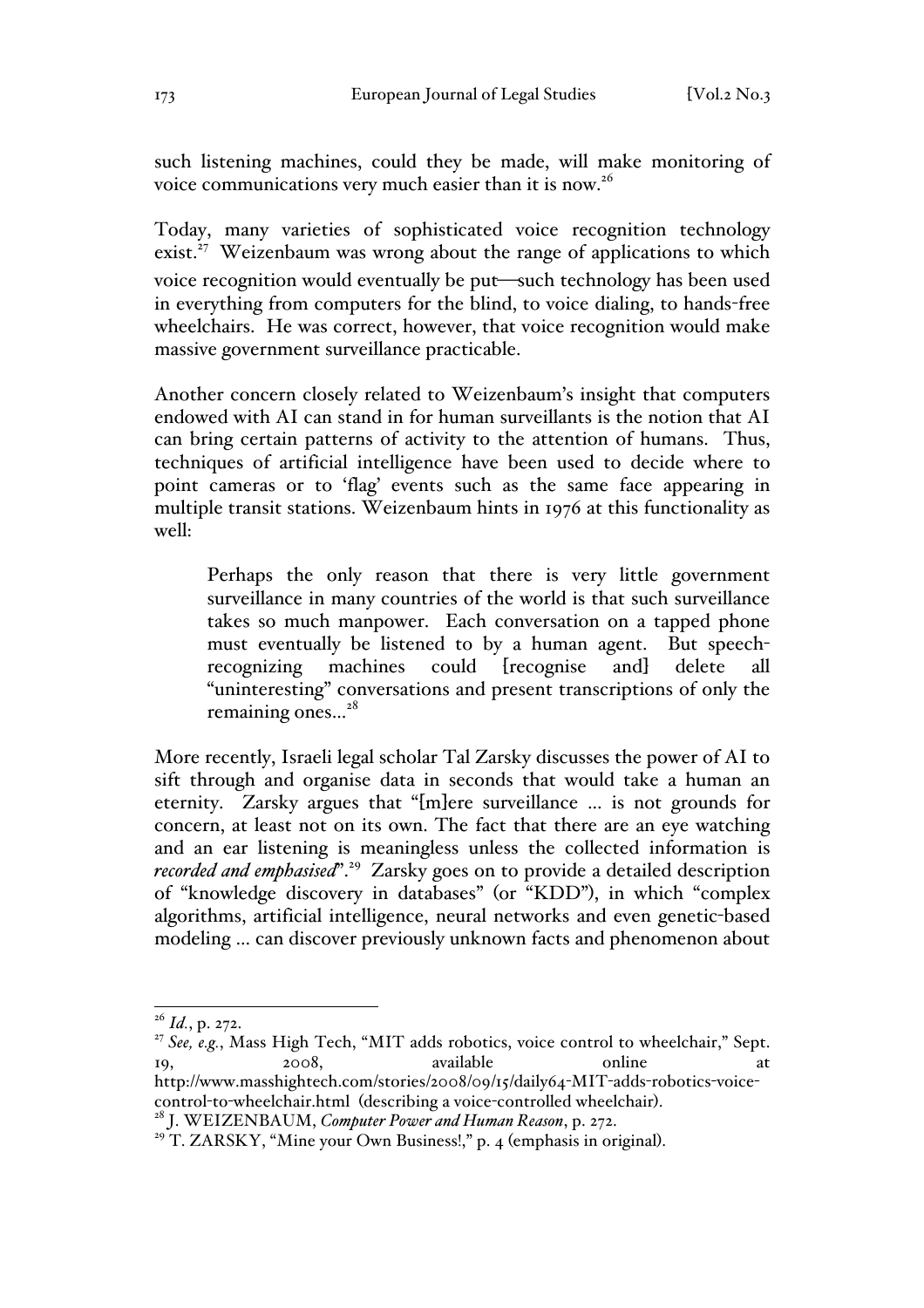a database".30 These techniques are indeed central to AI applications, in which the ability to search for the right answer-particularly in a complex and even dynamic environment-is the key to performance.<sup>31</sup> After exploring the dangers of consumer and citizen data profiling, Zarsky concludes that greater public awareness of the AI techniques involved in data mining—well understood within, but not beyond, the field of computing–will lead to more ethical deployment of KDD.

Thus, according to Weizenbaum, Zarsky, and others, AI plays a role in supporting human surveillance that might otherwise prove impossible. The issue is considered serious enough that a popular AI textbook has cited the potential to invade privacy as one of six principle ethical questions around AI.<sup>32</sup>

#### III. THE ROLE OF SOCIAL MACHINES

### 1. *Robotics and computer interfaces*

A long-standing and accelerating goal of AI, especially within the subfields of robotics and human-computer interaction ("HCI"), has been to develop machines and programs that interact more naturally with humans. Due in part to increased worldwide demand for personal robotics (one research agency predicts that personal robotics will be a \$15 billion dollar industry by 2015), <sup>33</sup> roboticists have made close study of the human reaction to robots in the field. Some have reached the conclusion that humans are less likely to accept robots in certain capacities absent sufficient resemblance to humans and/or social complexity.<sup>34</sup> Thus, for instance, in developing the "Nursebot" Pearl for use in hospitals or elderly care facilities, researches at Carnegie Melon found that "if the Nursebot is too machine-

 $30^{\circ}$  Zarsky further observes that KDD can make predictions about the future. *Id.*, p. 8 ("After establishing the 'clustering,' both *descriptive* and *predictive* inquiries are possible.") (emphasis in original). Beyond the scope of this essay is whether these techniques create new categories of relevant, invasive personal information that was never disclosed (or perhaps known) to the data subject.

<sup>31</sup> H.R. EKBIA, *Artificial Dreams*, p. 44.

<sup>32</sup> S. RUSSELL and P. NOVIG, *Artificial Intelligence*, p. 960.

<sup>33</sup> ABA Research, "Personal Robots Are Here," New York, Dec. 28, 2007.

<sup>34</sup> *See* http://robotic.media.mit.edu/projects/robots/mds/social/social.html ("Given the richness and complexity of human life, it is widely recognized that personal robots must be able to adapt to and learn within the human environment from ordinary citizens over the long term."); *see also* http://robotic.media.mit.edu/projects/robots/leonardo/socialcog/socialcog.html ("One way robots might develop socially adept responses that seem to reflect beliefs about the internal states of others is by attempting to simulate –in its own cognitive system – the behaviors of others.").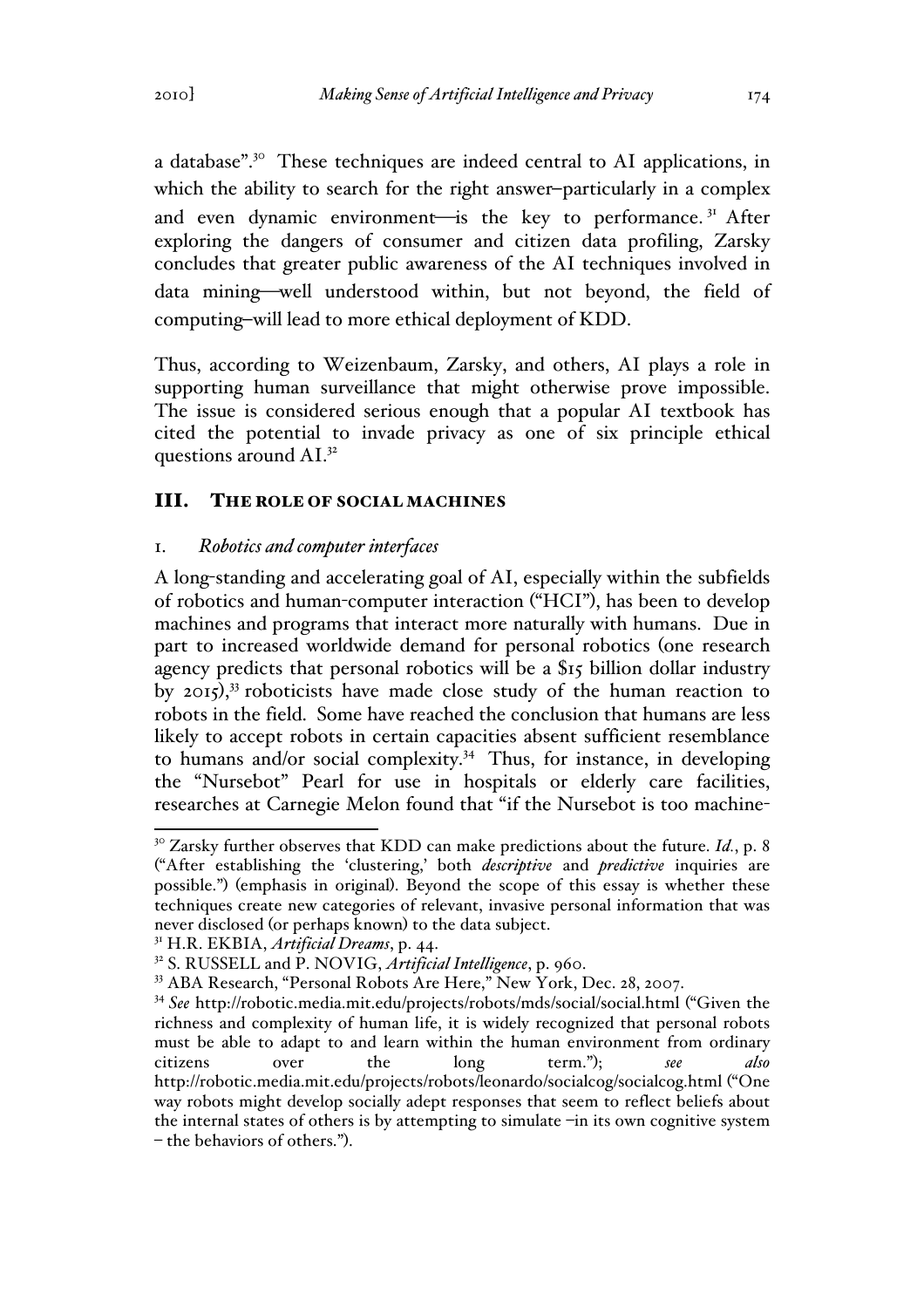like, her human clients ignore her, and won't exercise or take pills."<sup>35</sup> It was therefore necessary to make Nursebot appear more human and interact more naturally for it to be an effective tool in elderly care.

Other drivers behind socializing robots are the view that "to build systems that have human-level intelligence", it is necessary to "build robots that have not merely a physical body but in fact a humanoid form", $36$  and the related hope that very complex behaviors can 'develop' over time through social interaction. Cynthia Breazeal, a pioneer in the emerging field of "social robotics" and the head of the influential MIT Media lab, has helped create a class of "Mobile/Dexterous/Social" robots capable of mimicking emotion and responding to social cues. In describing Kismet, among her first efforts in social robotics, Breazeal told the New York Times: "I hoped that if I built an expressive robot that responded to people, they might treat it in similar way to babies, and the robot would learn form that".<sup>37</sup> Her impressive work continues to advance in this direction.<sup>38</sup>

Software developers and computer engineers have similarly turned to more social interfaces. According to psychological science professor T.M. Holtgraves and colleagues, "[o]ne of the major trends in human-computer interaction … has been the development of more natural human-computer interfaces".39 Moreover, "[w]ith the advent of the Internet, the appeal of even more natural, human-like interfaces has increased dramatically".<sup>40</sup>

As a consequence of such research, the number of applications that leverage social dimensions is growing. Companies and other institutions make use of virtual representatives, discussed in greater detail below, in order to handle customer service calls and even sales and recruitment.<sup>41</sup> We are also seeing the deployment of human-like robots into a variety of spaces, including the home for entertainment and service.<sup> $42$ </sup> Many

 <sup>35</sup> P. MCCURDUCK, *Machines that Think*, p. 467. Conversely, the researchers worried that were Nursebot Pearl *too* humanlike, clients might form unnatural attachments to her. *Id.*<br><sup>36</sup> H.R. EKBIA, *Artificial Dreams*, p. 259 (citing others).

<sup>&</sup>lt;sup>37</sup> P. MCCURDUCK, *Machines that Think*, p. 454 (citing the New York Times).<br><sup>38</sup> See, e.g., C. BREAZEAL, J. GRAY and M. BERLIN, "An embodied cognition

approach to mindreading skills for socially intelligent robots," International Journal of Robotics Research, 2008 (to appear); A.L. THOMAZ and C. BREAZEAL, "Teachable robots: Understanding human teaching behavior to build more effective robot learners." Artificial Intelligence, vol. 172(6-7), 2008, p. 716-37.

<sup>&</sup>lt;sup>39</sup> T.M. HOLTGRAVES et al., "Perceiving artificial social agents," *Computers in Human Behavior*, 2007, No 23, pp. 2163-2174, at p. 2163.

<sup>40</sup> *Id.*

<sup>41</sup> I. KERR, "Bots, Babes," *o.c.*

<sup>42</sup> P. MCCURDUCK, *Machines that Think*, p. 467.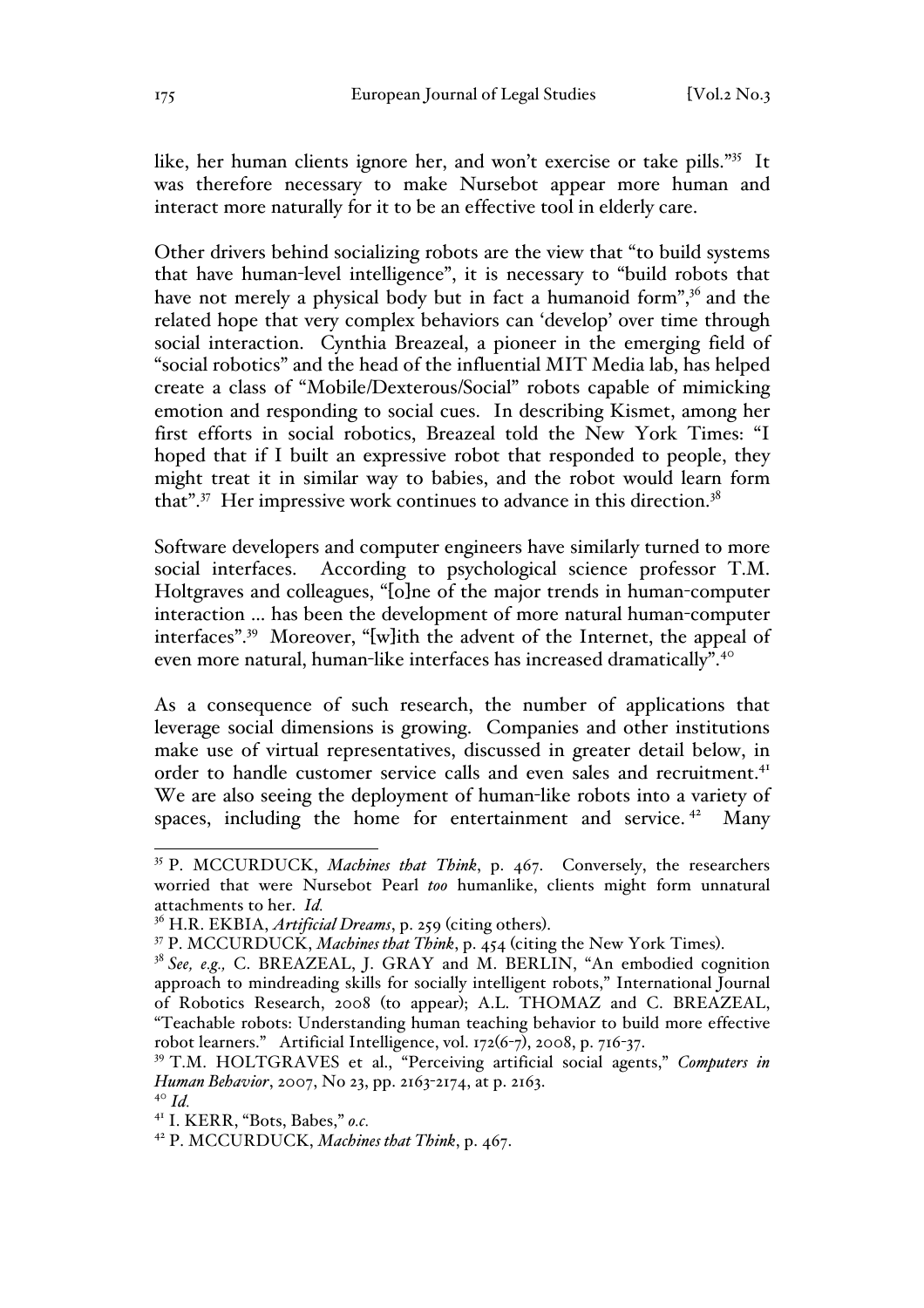computer systems, particularly those running on cell phones or in an environment that requires a 'hands free' user experience, have moved toward spoken language and other, more natural interfaces.<sup>43</sup> After some initial setbacks, <sup>44</sup> websites are becoming more interactive and personalised.

### 2. *Effects of social machines on humans*

It turns out that making robots and computers more social yields a profound effect on humans. Consider social scientist Sherry Turkle's report after her encounter with the social robot Cog in the MIT Media Lab<sub>1990s</sub>:

Trained to track the largest moving object in its field (because that will usually be a human being) Cog "noticed" me soon after I entered its room. Its head turned to follow me and I was embarrassed to note that this mad me happy. I found myself competing with another visitor for its attention. At one point, I felt sure that Cog's eyes had "caught my own."<sup>45</sup>

Studies across multiple disciplines have confirmed this human tendency to treat social objects as social, sometimes called the "ELIZA effect" in AI literature after Weizenbaum's program.<sup>46</sup> In their influential book *The Media Equation: How People Treat Computers, Television, and New Media Like Real People and Places*, Byron Reeves and Clifford Nass detail their findings that humans treat computers as social actors.<sup>47</sup> Their method consists largely of reproducing experiments around known human behaviors toward other humans and substituting social computer for one set of people.<sup>48</sup> In this way, Reeves and Nass show that computers that evidence social characteristics have a similar, or, in some case, the exact same, effect on humans. Computers programmed to be polite, or to evidence certain personalities, have profound effects on test subjects.49 Humans respond to flattery and criticism from computers,<sup>50</sup> and rate their experiences with

 <sup>43</sup> *See* D. GARLAN et al., "Project Aura: Toward Distraction-Free Pervasive Computing," IEEE Pervasive Computing, vol. 01, no. 2, pp. 22-31, Apr-Jun, 2002.

<sup>44</sup> *See* http://en.wikipedia.org/wiki/Microsoft\_Bob (describing Microsoft's unpopular virtual helper). <sup>45</sup> *Id.*, p. 277.

<sup>46</sup> *Id.*, p. 8.

<sup>47</sup> B. REEVES and C. NASS, *The Media Equation: How People Treat Computers, Television, and New Media Like Real People and Places*, New York, Cambridge University Press, 1996.

 $^{48}$  *Id.*, p. 14.

<sup>49</sup> *Id*, p. 24.

<sup>50</sup> *Ibid*. (Chapters 2, 4).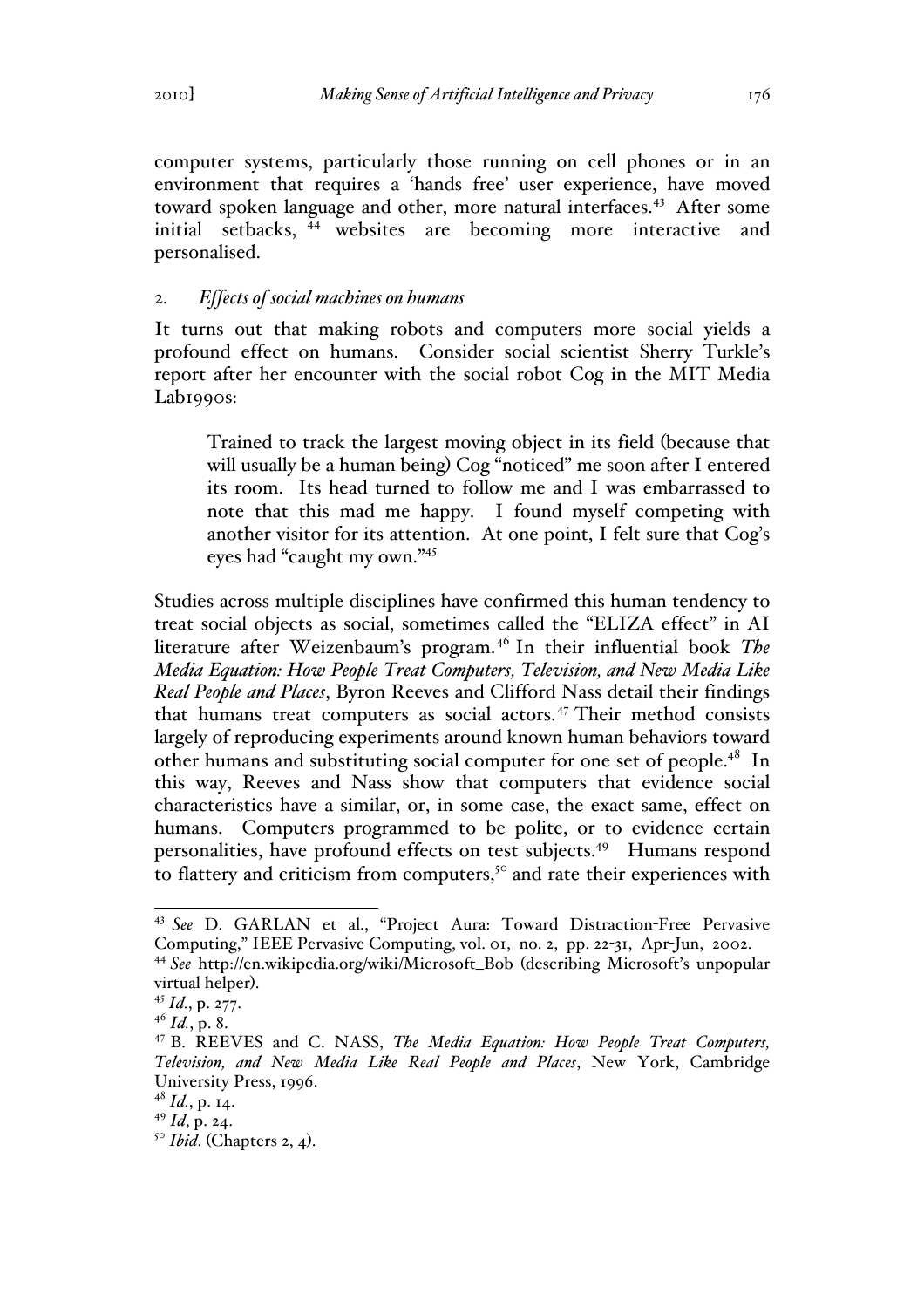computers more highly if the computer has a similar 'personality' (e.g., submissive) to their own.<sup>51</sup> The results applied to people of all ages and of diverse backgrounds, including those with a familiarity with technology.<sup>52</sup>

Further data around human-technology interaction suggests that the more human-like the medium, the greater the response. Canvassing the literature on human interaction with androids-i.e., "artificial system[s] designed with the ultimate goal of being indistinguishable from humans in its external appearance and behavior"<sup>53</sup>-informatics professors Karl MacDorman and Hiroshi Ishiguro conclude that "[h]umanlike appearance and behavior are required to elicit the sorts of responses that people typically direct toward one another",54 and that "the more humanlike the robot, the more human-directed (largely subconscious) expectations are elicited".55 In one cited study, test subjects exhibited greater unconscious eye contact behaviors (fixating on the right eye, typical of human-human interaction) when engaging with more humanoid robots.<sup>56</sup> In another, Japanese subjects only averted their gaze (a sign of respect) when engaging with the most human-like machines.<sup>57</sup> MacDorman and Ishiguro further offer several anecdotal examples of disparate treatment of robots. For instance, visitors to Ishiguro's lab could be convinced to treat more mechanical robots roughly, but show respect toward Uando, a robot with an enhanced "aura of human presence," due to automated response such as "shifting posture, blinking, and breathing".<sup>58</sup> One visitor reportedly asked his wife's permission before touching a 'female' robot.<sup>59</sup>

Importantly, research also shows that this tendency to anthropomorphise social media can also recreate in humans the sense of being observed. Thus, Terry Burnham and Brian Hare of Harvard University subjected 96 volunteers to a game in which they anonymously donate money or

<sup>51</sup> *Ibid*. (Chapter 8). <sup>52</sup> *Id.*, p. 252.

<sup>53</sup> K. MACDORMAN and H. ISHIGURO , "The uncanny advantage of using androids in cognitive and social science research," Interaction Studies 7:3, 2006, pp. 298-99.

<sup>54</sup> *Id.*, p. 316

 $55$  *Id.*, p. 309. There is an apparent point of similarity, often referred to as the "uncanny valley," at which humans can become repulsed by an android. Many theories exist to explain this phenomenon, including that almost human androids create certain expectations that they necessarily violate (in that they are not perfect replicas). *Id.*, p. 299.

 $\int_{57}^{56}$ *Id.*, p. 316.

<sup>57</sup> *Id*. <sup>58</sup> *Id.*, pp. 313-14.

<sup>59</sup> *Id.*, p. 317.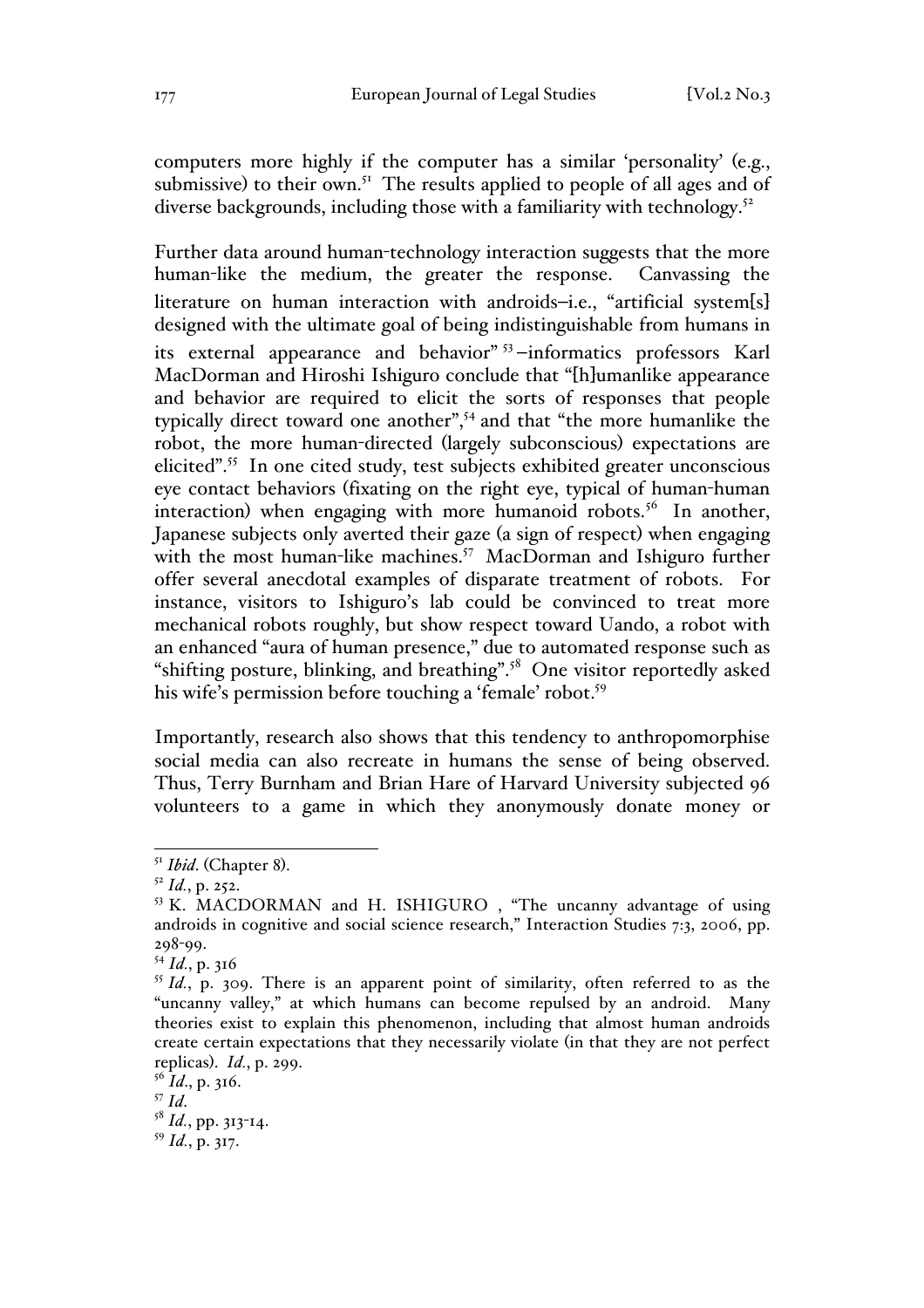withhold it. Where players were faced with a mere photo of Kismet-the robot designed by Cynthia Breazeal to elicit a social reaction in humans-they gave considerably more then those who were not.<sup>60</sup> In another experiment involving donation, subjects consistently donated more where the computer terminal they were using had eyespots on its screen. <sup>61</sup> In yet another study published in *Biology Letters*, UK psychologists found that the presence of a picture with eyes above a collection bin led people to pay for coffee on the honor system far more often then the presence of a picture of flowers.<sup>62</sup>

The standard explanation for this set of phenomena is that humans evolved at a time when representation was largely impossible, such that what appeared to be real was real in fact. As Reeves and Nass explain, "people are not evolved to twentieth-century technology. The human brain evolved in a world in which *only* humans exhibited rich social behaviors, and a world in which *all* perceived objects were real objects".<sup>63</sup> In evolutionary terms, we are not much further along than our oldest ancestors.

American cognitive science professor H.R. Ekbia puts it slightly differently: humans as highly social animals have developed an innate ability to identify with other humans. This confers a tremendous survival advantage in that it tends to foster cooperation. The ability is often indiscriminate, however, with the result that humans often unconsciously attribute human emotions to objects or animals. Ekbia adds: "The AI community has, often inadvertently, taken advantage of this human tendency, turning what could be called innocent anthropomorphism to a professional and often unjustified, technoscientific one".<sup>64</sup> That is, Ekbia believes that practitioner of AI have sometimes relied on the ELIZA effect to gloss over the difficulty in programming truly fulsome intelligent or social interactions.

## IV.THE PRIVACY THREATS POSED BY SOCIAL AI

#### 1. *Old paradigm: AI as active gatherers of information*

We have seen that social machines are on the rise and that humans treat

 <sup>60</sup> V. WOODS, "Pay Up, You Are Being Watched," New Scientist, Mar. 18, 2005 (reporting a 30% increase in giving when faced with Kismet).<br><sup>61</sup> O. JOHNSON, "Feel the Eyes Upon You," N.Y. Times, Aug. 3, 2008.<br><sup>62</sup> M. BATESON et al., "Cues of Being Watched Enhance Cooperation in a Real-

World Setting," Biology Letters, 2(3), Sept. 22, 2006, pp. 412–14.

<sup>63</sup> B. REEVES and C. NASS, *The Media Equation*, p. 12 (emphasis in original). <sup>64</sup> H.R. EKBIA, *Artificial Dreams*, p. 310.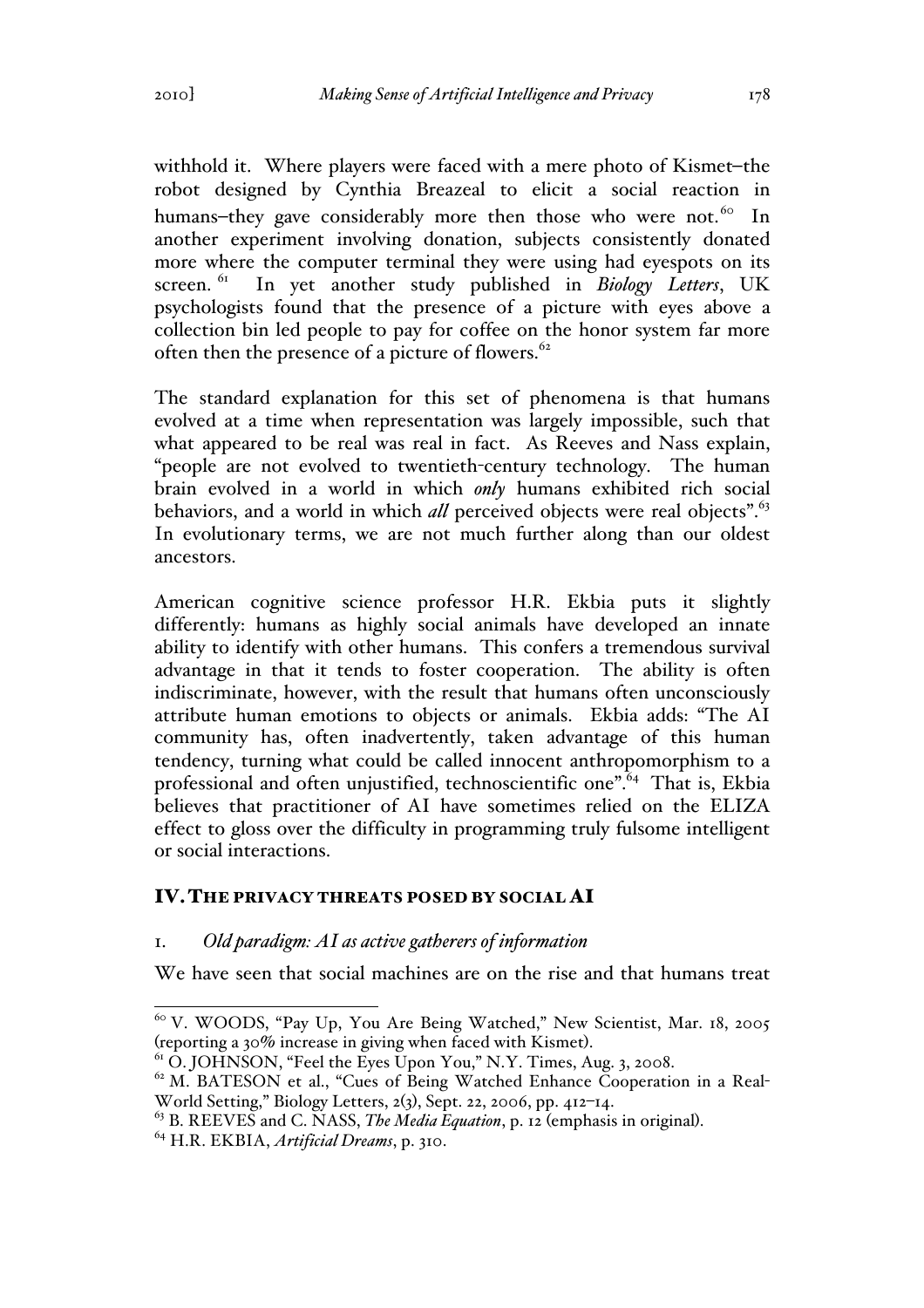social machines as though there were truly people. One application of this insight is to free computers from their historically hidden or passive role within surveillance and set machines to the active, interpersonal task of gathering of information. B.J. Fogg is a Stanford researcher who coined the term "captology"-"an acronym based on the phrase computers as persuasive technologies".65 In his 2003 book *Persuasive Technology: Using Computers to Change What We Think And Do*, Fogg details some of the techniques of captology, many of which consist of embedding physical, psychological, and social cues in computer interfaces for a variety of purposes. It turns out that one of the primary applications of persuasive technology has been information gathering.

Building on the work of Reeves, Nass, and others, Fogg directly compares mechanical persuaders to persuasive people. He explains certain advantages thoughtfully modeled computers will typically have. Computers can be more persistent than humans, in that humans tire and respond to social cues such as anger and shame.<sup>66</sup> Machines have no necessary form or clear identity, and can therefore facilitate anonymous persuasion. Computers can also "store, access, and manipulate huge volumes of data". They can leverage a variety of "modalities," beyond speech and body language. Computers can "scale," in the sense of reaching millions of people at once. Similarly, computers can go where ordinary human strangers cannot-reaching into the home, a bathroom, or even a person's clothing.

Fogg also details the dangers of persuasion by computer–some of which overlap his advantages. He identifies six "unique ethical concerns related to persuasive technology".<sup>67</sup> First, he notes that a technology's novelty can mask its persuasive intent. Humans may not be 'on alert' to an agenda in a neat new gadget. Second, computers have a positive reputation as credible and unbiased; this reputation can be exploited to hide a persuasive intent. Third, unlike sales people, computers do not tire; they can reach thousands simultaneously and persistently. Computers also control all "interactive possibilities", i.e., the computer decides what happens next and what the user can see or do. Fifth, computers "can affect emotions but can't be affected by them".<sup>68</sup> Programmers can expect a social reaction from humans but can control the reaction of the persuasive technology that elicits it. Finally, computers are not "ethical agents", in the sense that

<sup>68</sup> *Id.*

 <sup>65</sup> P.J. FOGG, *Persuasive Technologies*, p. xxv.

<sup>66</sup> *Ibid.*

<sup>67</sup> *Id.*, p. 213.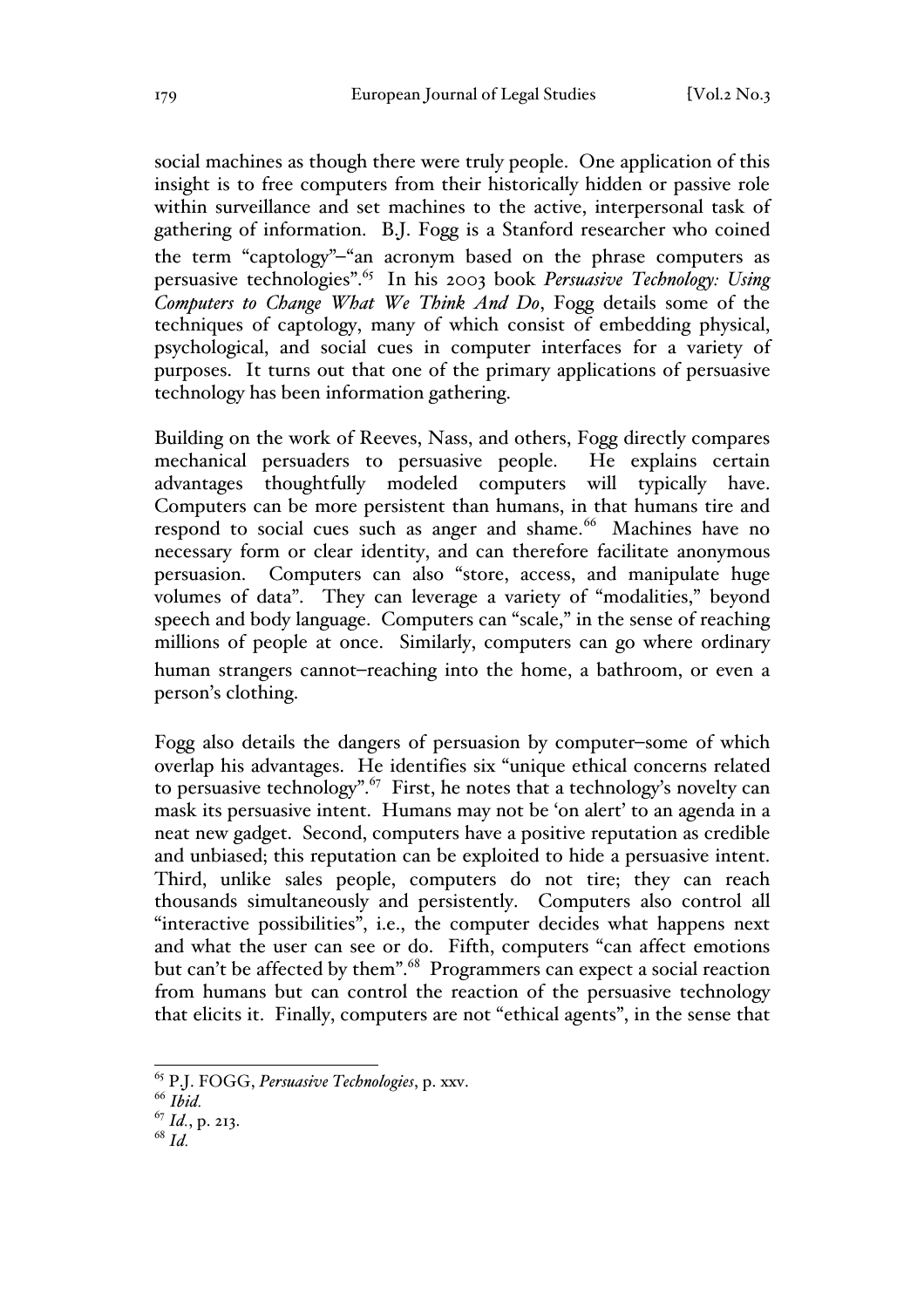they cannot take responsibility for an error. $69$ 

The gist of captology, then, is that computers and robots can be pressed into the task of persuading humans to engage in or refrain from behaviors through both direct and subtle social methods. This tasks has so far mostly involved gathering information. Canadian legal scholar Ian Kerr has explored the use of virtual representatives and other online "bots" that leverage techniques of AI and human-computer interaction in order to establish trust with, gather information about, and ultimately influence consumers.70 In an insightful 2004 law review article Kerr asks, "What if bots could be programmed to infiltrate people's homes and lives *en masse*, befriending children and teens, influencing lonely seniors, or harassing confused individuals until they finally agree to services that they otherwise would not have choose?" 71 The question proves a set up: Kerr observes that "[m]ost such tasks can be achieved with today's bot technologies".72

Kerr goes on to detail several "interactive agents" operating on the Web since 2000. One such agent is ELLEgirlBuddy, a text-based virtual representative for ELLEgirl.com that operates over instant messenger ("IM"). As Kerr explains: "ELLEgirlBuddy is programmed to answer questions about her virtual persona's family, school life and her future aspirations, occasionally throwing in a suggestion or two about reading ELLEgirl magazine." Although she has no actually body, she sometimes writes about her body image problems. Although she is in actuality only a few years old, ELLEgirlBuddy purports to be sixteen and seeks to replicate the lingo of a teenager, complete with emoticons.<sup>73</sup>

Among ELLEgirlBuddy's most alarming functions is straightforward data collection. Every single response the bot receives or elicits is recorded-in all, millions of conversations over IM. This information is used in turn to further deepen the bond-and therefore trust -between the bot and its interlocutor. 74 (In social robotic parlance, ELLEgirlBuddy is an "expressive robot that respond[s] to people" and, when people treat it like the teen it purports to be, the robot learns form that.) Kerr points that the data has other, commercial value in that it could be used to target

 <sup>69</sup> *Id.*, pp. 213-220.

<sup>70</sup> I. KERR, "Bots, Babes," *o.c.*

<sup>71</sup> *Id.*, p. 312.

<sup>72</sup> *Id.*

<sup>73</sup> Emoticons are faces drawn with text. ;o)

 $74$  I. KERR, "Bots, Babes," p. 316 ("In other words, these companies are constantly collecting incoming data from users and strong that information for the purposes of future interactions.")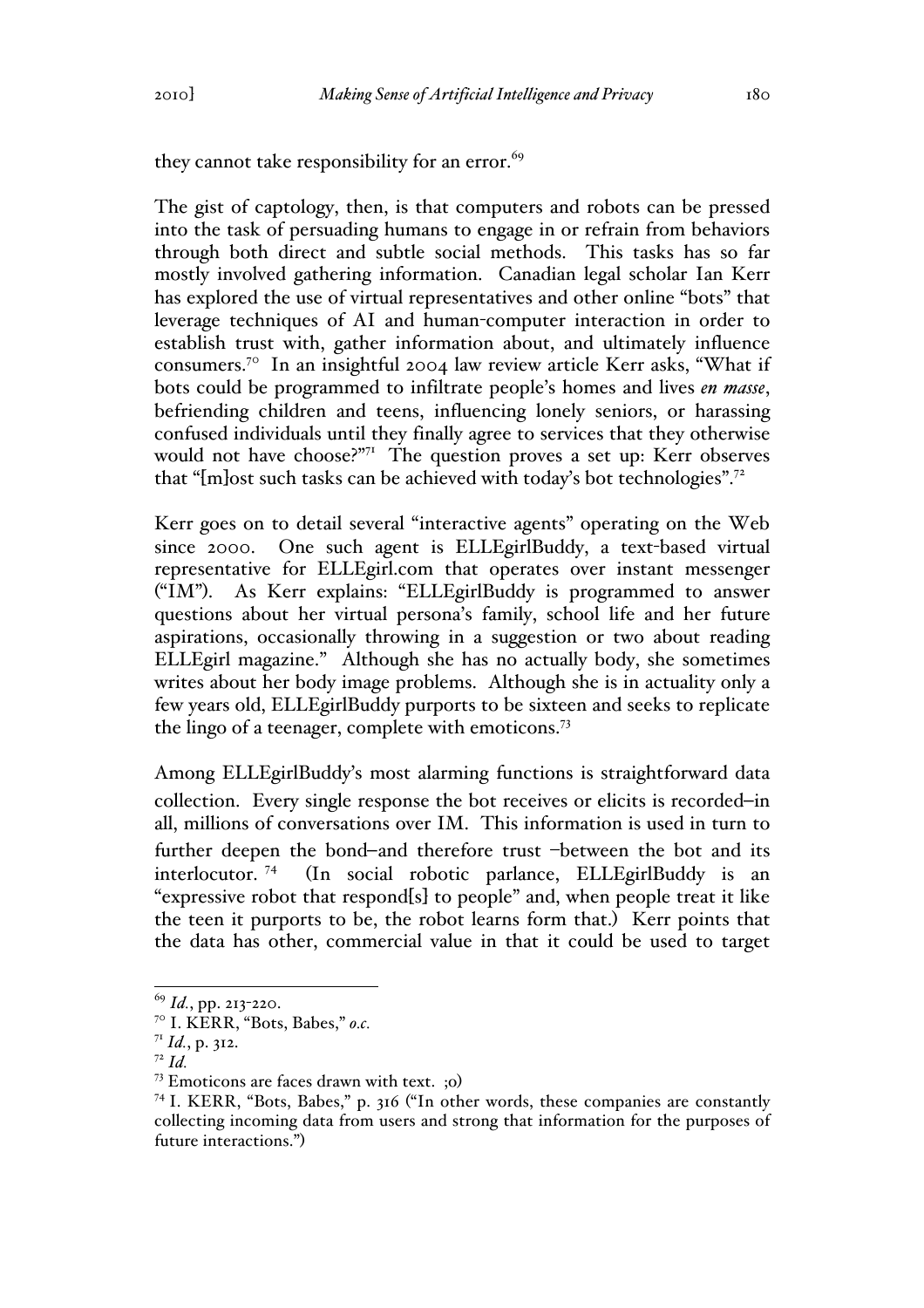advertisements.<sup>75</sup>

The use of virtual personalities is not limited to the private sector. The U.S. Army has deployed an interactive virtual representative for its recruitment website.<sup>76</sup> The program, SGT Star,<sup>77</sup> appears as an avatar. He speaks out loud in addition to displaying text. He can act both funny and agitated, as when in response to a command to do pushups he yells: "Hey, I'm the sergeant, here, YOU drop down and give me twenty! I CAN'T HEAR YOU!!! COUNT 'EM!!!" He can also take a compliment; if you tell SGT Star that you like him, he responds: "Thanks, I try".

SGT Star purported function is to engage with users of the GoArmy website in order to answer questions and to provide other guidance such as the location of forms or local recruitment offices. Yet SGT Star also gathers information. As an initial matter, SGT Star prompts the user for his or her name before beginning the chat session. Moreover, the website invites users to sign in and provide more information (e.g., date of birth, address) for a more "personalised" SGT Star experience. SGT Star even invites users to "Tell A Friend" about him by submitting a name and email address, which will cause SGT Star to generate an email invitation to start a chat session with a third party.

According to the GoArmy privacy policy (in general a notoriously underread document<sup>78</sup>), the Army records everything anyone says to SGT Star. The Army reserves the right to use all information gathered SGT Star for recruiting purposes, and to disclose such information as required by law.79 The Army may therefore use chat transcripts in the aggregate to improve SGT Star's 'social skills', or to identify particularly promising candidates for eventual follow up by a human recruiter. It remains largely unclear, however, whether the Army might use a SGT Star chat transcript to reject a candidate-for instance, by discovering the sexual orientation of a potential recruit on the basis of questions he asked about Army policy toward gays-a question he might not ask of a human recruiter. $80^\circ$ 

<sup>&</sup>lt;sup>75</sup> *Id.*<br><sup>76</sup> See http://www.goarmy.com/ChatWithStar.do.

<sup>&</sup>lt;sup>77</sup> The SGT stands for "strong, trained, and ready." *Id.* 

<sup>78</sup> *See, e.g.*, E. MORPHY, "Consumers Trust Brands, Not Policies," CIO Today, Jan.

<sup>29, 2004</sup> (citing research at Michigan State Univeristy). 79 If you ask SGT Star about privacy, he responds: "I keep a record of all the chats I have with GoArmy users. My conversations are reviewed to ensure all potential recruits are getting the information that they need. However, your information will not be shared with the public."

<sup>&</sup>lt;sup>80</sup> The U.S. Army uses a "don't ask, don't tell" approach wherein gays may serve as long as they do not self-reveal their orientation. *See* 10 U.S.C. Sec. 654.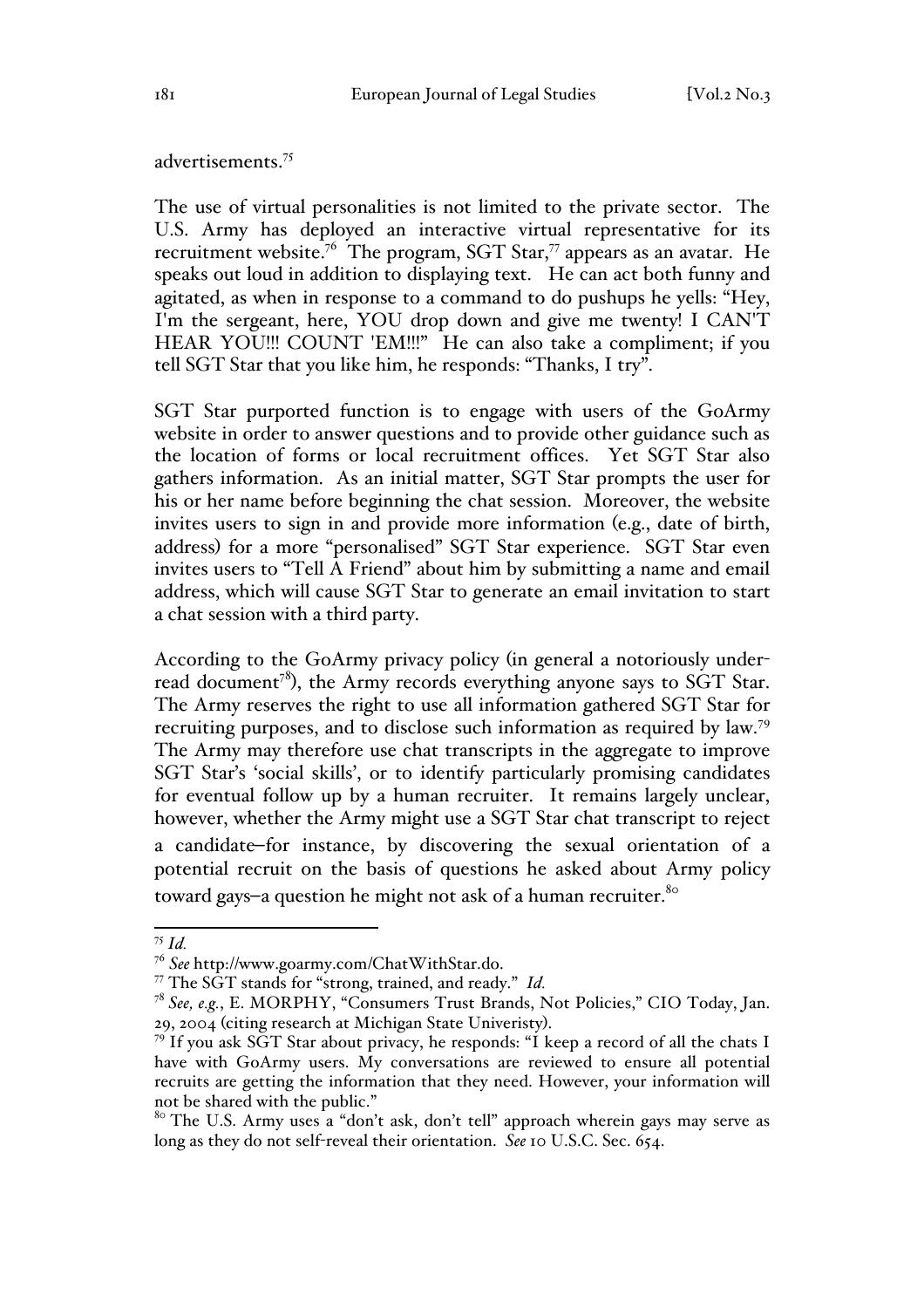In short, through a combination of powerful processing and sophisticated social mimicry, it appears possible for companies and other institutions to collect information from individuals beyond that which even a large human work force could accomplish. As in the context of data mining, a computer equipped with artificial intelligence is capable of engaging thousands of individuals simultaneously, twenty-four hours a day. But here the agent is able to leverage the power of computers to persuade via carefully orchestrated social tactics known to elicit responses in humans. In an age of national security and targeted advertising, citizen and consumer information is at an all time premium. $81$  Techniques of AI and HCI create the opportunity for institutions to leverage the human tendency to anthropomorphise and other advantages computers hold over humans (ubiquity, diligence, trust, memory, etc.) to facilitate and otherwise impracticable depth and breadth of data collection.

## 2. *New paradigm: social AI as subject*

We have seen various applications of AI that threaten privacy by substituting a machine or software function for a human task, thereby augmenting the human power to observe. Thus, AI can listen to phone conversations so that a human does not have to, comb through video or other data better and faster than a human, or be sent out to recruit or inquire on behalf of an organization using much of the social leverage of a real person, but with none of the limitations. Yet given the power of social AI to signal the presence of a human, the distribution of social machines may have still deeper, if unintended, impacts on privacy.

As an initial matter, the appearance of social AI in historically private spaces may lessen the opportunity for solitude and free reflection. Many privacy theorists have expounded upon the importance of private space, wherein one can "be themselves" and even transgress otherwise oppressive social norms. As Alan Westin famously writes in his 1970 treatise on privacy, *Privacy and Freedom*: "There have to moments 'off stage' when the individual can be 'himself'; tender, angry, irritable, lustful, or dream filled. ... To be always 'on' would destroy the human organism".<sup>82</sup> Westin further cites the "need of individuals for respite from the emotional stimulation of daily life. … [T]he whirlpool of active life must lead to some quiet water, if only so that the appetite can be whetted for renewed social engagement."<sup>83</sup>

 <sup>81</sup> *See, e.g.,* A. MCCLURG, "A Thousand Words are Worth a Picture: A Privacy Tort Response to Consumer Data Profiling, 98 Nw. U. L. Rev. 63 (2003) (discussing

institutional data demand and data mining trends). <sup>82</sup> A. WESTIN, *Privacy and Freedom*, New York, Antheum 1970, p. 35.

<sup>83</sup> *Id.*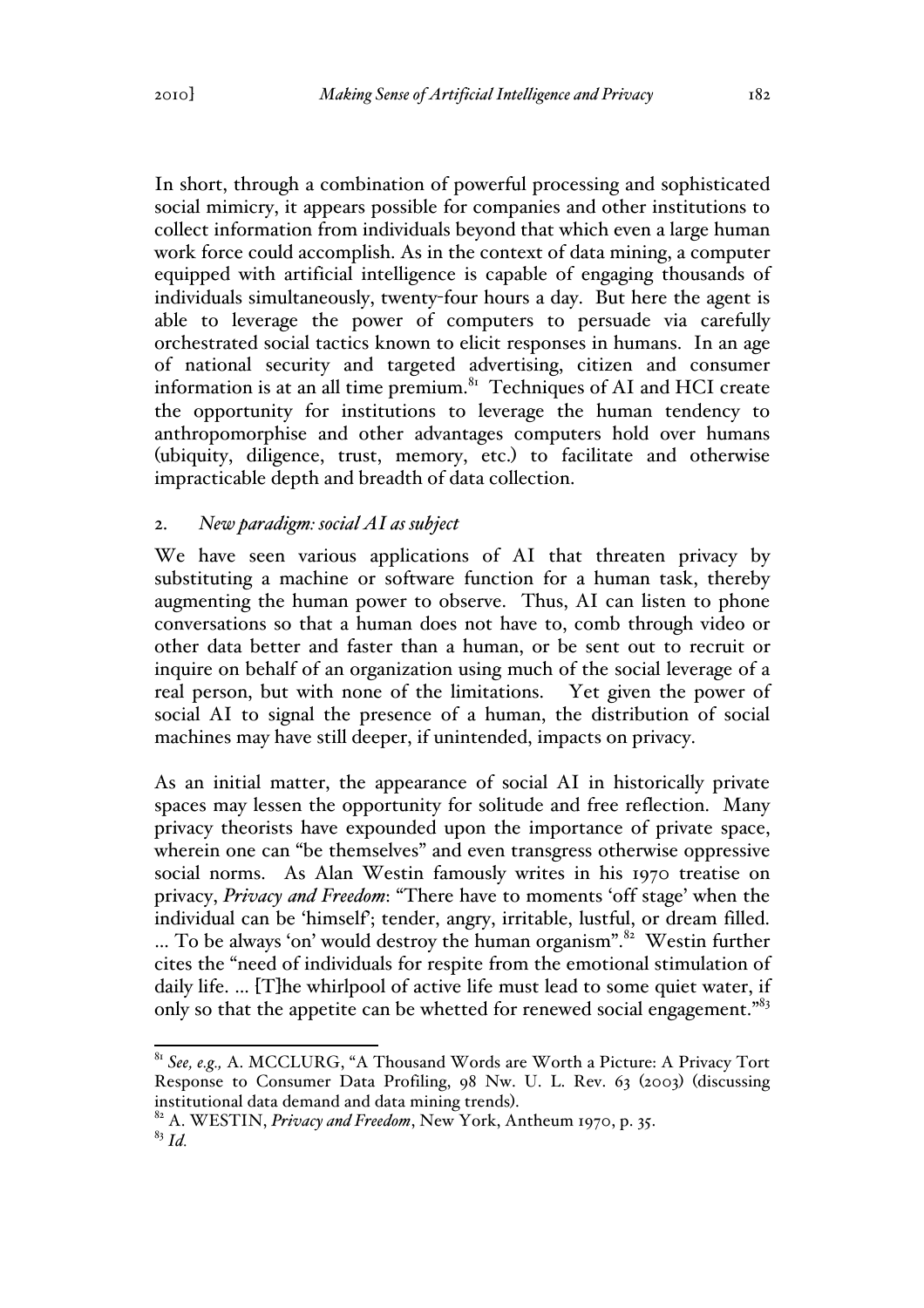According to Westin, "[p]rivacy provides the change of pace that makes life worth savoring". <sup>84</sup> For Westin, privacy protects "minor non-For Westin, privacy protects "minor noncompliance with social norms" that "society really expects many persons to break", and the important opportunity to "deviate temporarily from social etiquette".<sup>85</sup>

Many other scholars have explored the same line of thought. In the words of political theorist Hannah Arendt, "[a] life spent entirely in public, in the presence of others, becomes … shallow. … A space apart from others has enabled people to develop artistic, political, and religious ideas that have had lasting influence and value when later introduced into the public sphere".<sup>86</sup> American law scholar Paul Schwartz argues that the belief that one is being constantly observed interferes with self-determination. $87$  Julie Cohn argues similarly that "pervasive monitoring of every first move or false start will, at the margin, incline choices toward the bland and the mainstream".88 According to prolific privacy scholar Daniel Solove, "[n]ot only can direct awareness of surveillance make a person feel extremely uncomfortable, but it can also alter her behavior. Surveillance can lead to self-censorship and inhibition". Solove further notes that "[e]ven surveillance of legal activities can inhibit people from engaging in them". $\frac{89}{5}$ 

If, as many contend, safeguarding occasional solitude is a central goal of privacy law, social AI may bypass existing protections by introducing the appearance and feeling of a human in an unlimited array of contexts. Consider just a few examples: Japanese software company MetaboInfo makes a virtual wife that appears on your cell phone and reminds you of chores;90 an exhibit of a future house by Disney showcases a mirror that sees you and suggests outfits;<sup>91</sup> the Figera vacuum approaches its owner and responds to voice commands;  $92$  experiments are being conducted around whether placing robots or voice-interface computers in cars can stop road rage; etc. $93$  As captology expert BJ Fogg explains, "computing

 <sup>84</sup> *Id.*

<sup>85</sup> *Id.*

<sup>86</sup> D. SOLOVE, "A Taxonomy of Privacy," pp. 554-55.

 $^{87}$  *Id.*, p. 494.

<sup>88</sup> *Id.*

<sup>89</sup> D. SOLOVE, "'I've Got Nothing To Hide' and Other Misunderstandings of Privacy," 44 San Diego L. Rev. 745 (2007), p. 267.

<sup>&</sup>lt;sup>90</sup> See http://www.metaboinfo.com/okusama/ (website in Japanese).<br><sup>91</sup> P.J. O'RORKE, "Future Shlock," The Atlantic, Dec. 2008.

See http://gizmodo.com/5105633/the-figura-vacuum-bot-allows-you-to-boss-itaround. 93 T.E. GALOVSKI and E.B. BLANCHARD, "Road rage: A domain for

psychological intervention?", *Aggression and Violent Behavior*, 2004, No 9, pp. 105— 127.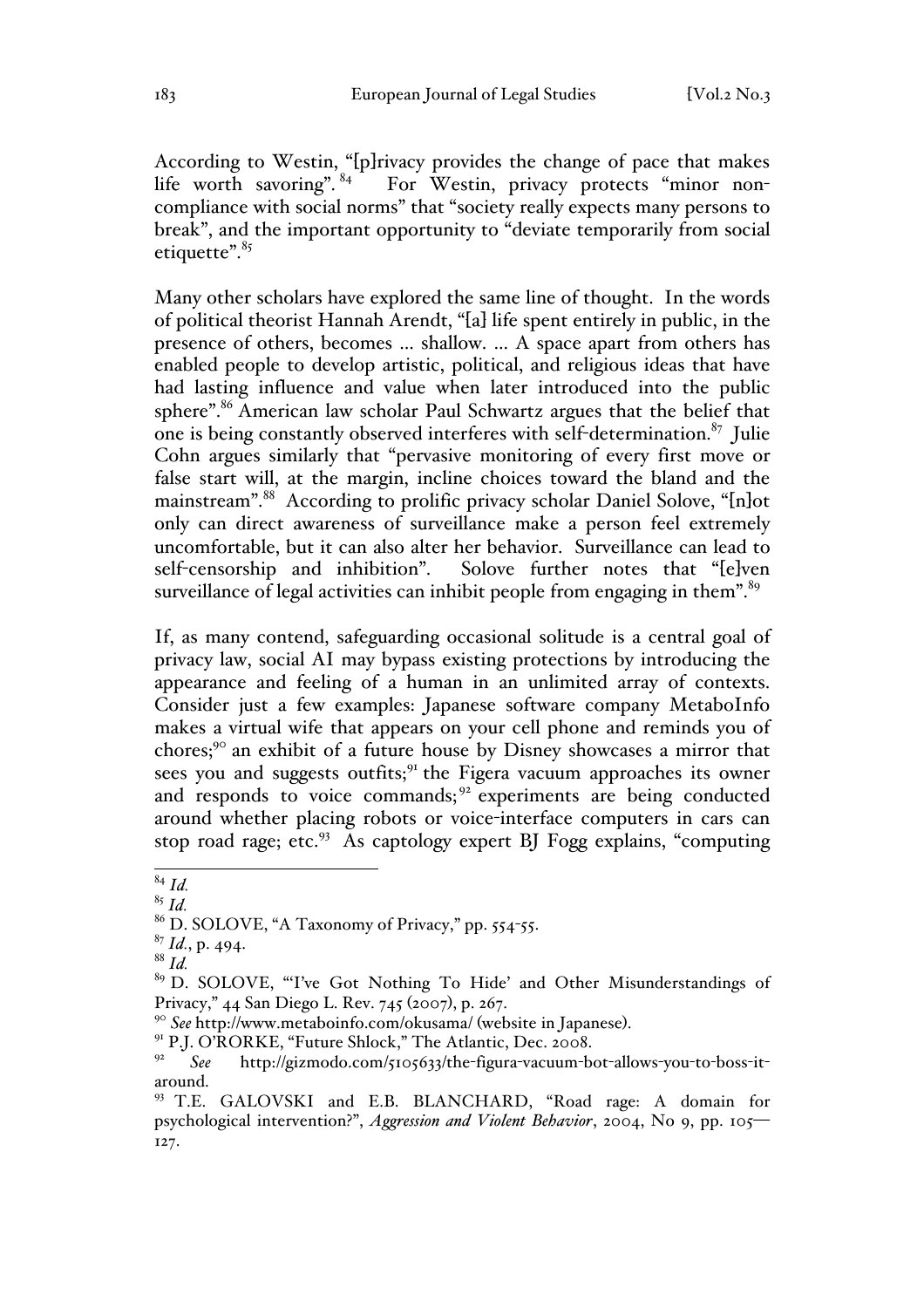applications are becoming commonplace in locations where human persuaders would not be welcome, such as bathrooms and bedrooms, or where humans cannot go (inside clothing, embedded in automotive systems, or implanted in a toothbrush)".<sup>94</sup>

Social AI may also impact personal privacy in the aggregate, by creating unease around the massive computer custodianship of human data. Hardly any aspect of human life today remains untouched by computers; this trend will only grow as computer become embedded into our streets, walls, and even our clothing. Meanwhile, the public sense of computer intelligence and evaluative capabilities-fueled by our tendency to anthropomorphise, by the rise in prominence of tech media coverage, and by claims of competitive practitioners–continues to develop. This synergy could, in theory, lead to widespread and intractable discomfort with computer information custodianship.

Artificial intelligence has clearly seen its share of breakthroughs throughout its history, many of which have been widely reported by the media.<sup>95</sup> The field stands poised to make many more. In part by leveraging well-understood AI tactics and incredible but steady gains in computational power, projects such as the Defense Advanced Research Agency (DARPA)'s "Cognitive Agent that Learns and Organises" are making notable strides in advancing computer learning, and setting ambitious but attainable long-term goals.<sup>96</sup>

Indeed, computer and robotics insiders publicly predict that machines will be as or more intelligent than humans within a few decades. Jim Gray of Microsoft Research has speculated that computers will pass the famous Turing Test-i.e., the test of machine intelligence devised by Alan Turing wherein a machine must fool a trained expert into believing it is human-by

 <sup>94</sup> P.J. FOGG, *Pervasive Computing*, at p. 10.

<sup>95</sup> *See, e.g.*, http://www.sciencedaily.com/news/computers\_math/artificial\_intelligence/ (compiling artificial intelligence headlines); http://ai-depot.com/news/ (same); http://www.aaai.org/AITopics/pmwiki/pmwiki.php/AITopics/AINews (same).<br><sup>96</sup> R. BRACHMAN and Z. LENIOS, "DARPA's New Cognitive Systems Vision,"

Computing Research News, Vol. 14/No. 5, pp. 1, 8. (Nov. 2002):

A cognitive computer system should be able to learn from its experience, as well as by being advised. It should be able to explain what it was doing and why it was doing it, and to recover from mental blind alleys. It should be able to reflect on what goes wrong when an anomaly occurs, and anticipate such occurrences in the future. It should be able to reconfigure itself in response to environmental changes. And it should be able to be configured, maintained, and operated by non-experts.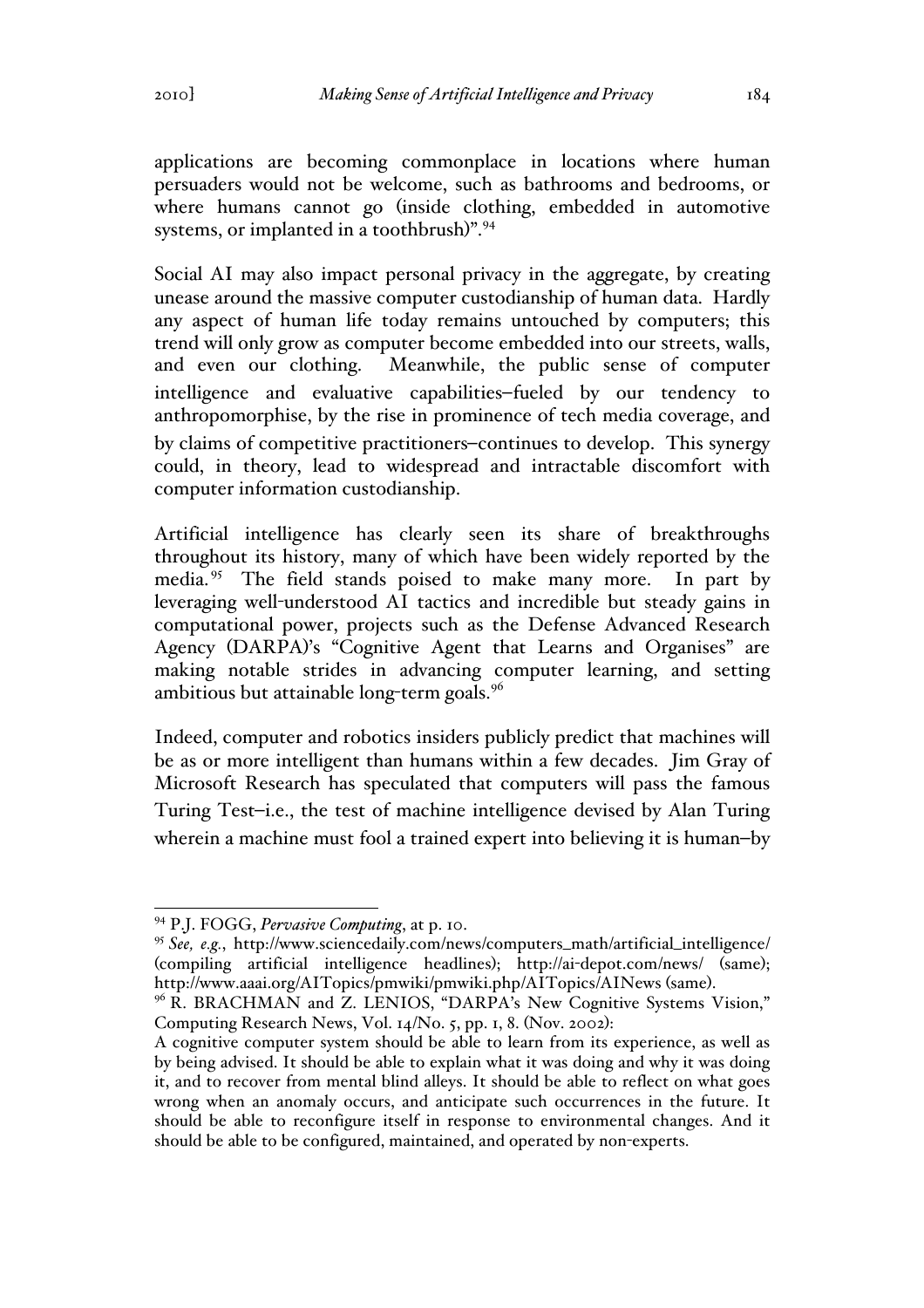the middle of this century.<sup>97</sup> A German software program competing in the International Turing Competition managed recently to fool three of twelve judges into believe it was a person.<sup>98</sup> Speaking as a keynote at a large technology conference, Justin Ratner, Intel's chief technology officer, observed in August 2008:

The industry has taken much greater strides than anyone ever imagined 40 years ago. There is speculation that we may be approaching an inflection point where the rate of technology advancements is accelerating at an exponential rate, and machines could even overtake humans in their ability to reason, in the not so distant future.<sup>99</sup>

According to a recent report, the manager of the Adaptive Systems group at Microsoft estimated that "about a quarter of all Microsoft research is focused on AI efforts".100 Google founders Sergey Brin and Larry Page have repeatedly articulated their goal of creating "obviously artificial intelligence", in the sense of a truly "smart" program that "understands" user queries and the universe of potential results to the point that searches as well as a human with immediate access to most of the Internet.<sup>101</sup>

Clearly the impact of "strong" artificial intelligence—in the John Searle sense of actual self-awareness-would be profound across all sectors.<sup>102</sup> Predictions of strong AI have fallen flat before, however, and many within

 <sup>97</sup> *Id.*, p. 501. *See also id.*, p. 460 (robotics pioneer Hans Moravec predicting strong AI

by 2030).<br><sup>98</sup> WILL PAVIA, "Machine takes on man at mass Turing Test," Times Online (Oct. 13, 2008), available online at

http://technology.timesonline.co.uk/tol/news/tech\_and\_web/article4934858.ece. 99 Intel News Release, Aug. 21, 2008, available online at http://www.intel.com/pressroom/archive/releases/20080821comp.htm?cid=rss-90004-

c1-211570.<br><sup>100</sup> J. GASKIN, "Whatever Happened to Artificial Intelligence?," Network World,

Jul. 23, 2008 (emphasis added). <sup>101</sup> *See* http://ignoranceisfutile.wordpress.com/2008/09/13/google-founders-artificialintelligence-quotes-archive/ (collecting AI quotes from Google principals). Brin reportedly said the following in November of 2002: "Hal could… had a lot of information, could piece it together, could rationalise it. Now, hopefully, it would never… it would never have a bug like Hal did where he killed the occupants of the space ship. But that's what we're striving for, and I think we've made it a part of the way there." *Id.*<br><sup>102</sup> *See* L. SLOCUM, "Legal Personhood for Artificial Intelligence," 70 N.C. L. Rev.

<sup>1231</sup> (1992) (discussing whether AI could serve as a trustee); *id*. (discussing John Searle). *See also* C. STONE, "Should Trees Have Standing? Toward Legal Rights for Natural Objects," 45 Cal. L. Rev. 450, 453-57 (1972) (discussing whether AI could have standing).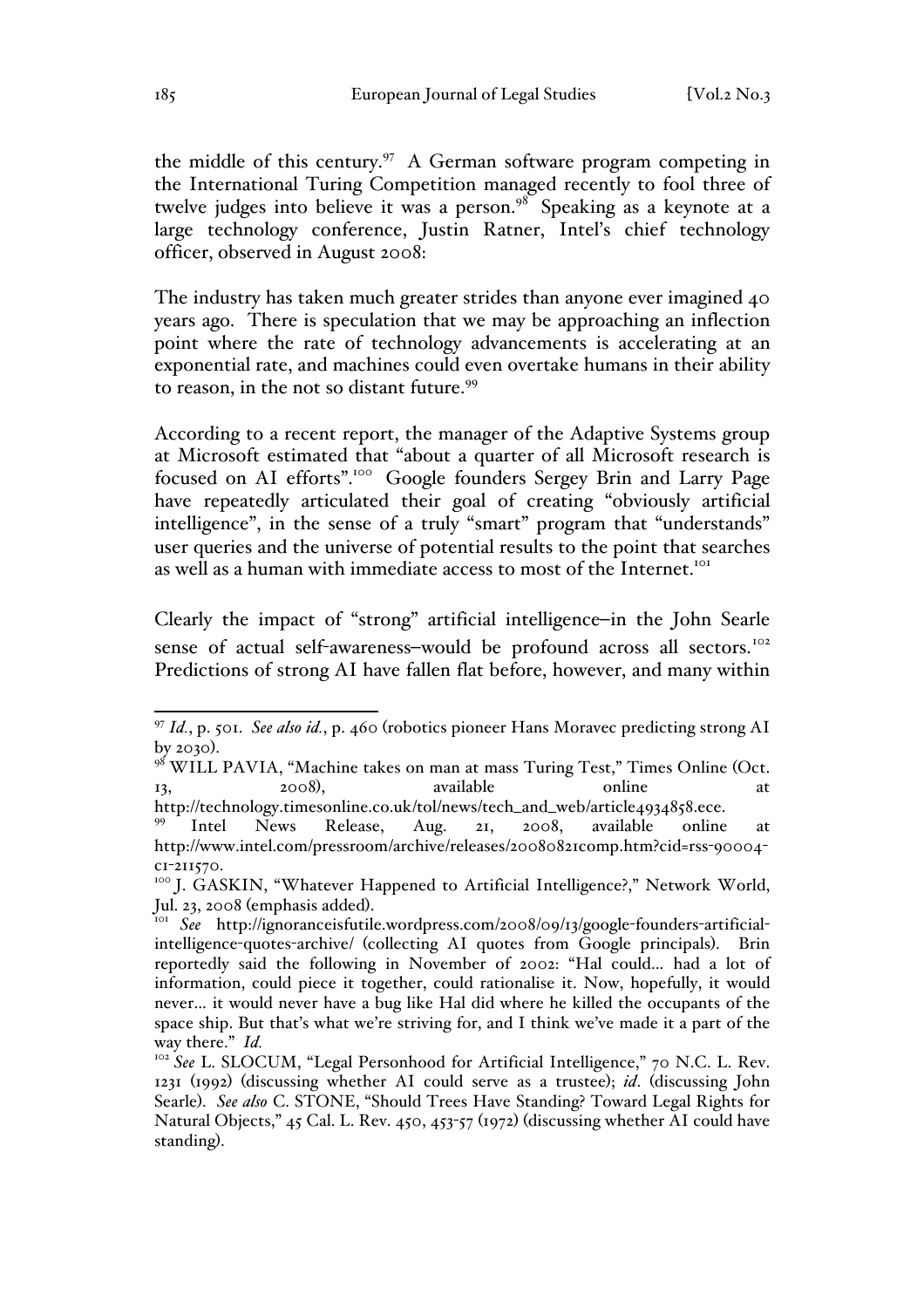the field argue that humans may never recreate actual intelligence.<sup>103</sup> This particularly achievement is at a minimum decades away. A potentially more interesting question in the short run (i.e., the next five to ten years) is whether computers will reach a level of sophistication at which humans become unsure of the AI's intelligence and, consequently, *uncomfortable*  with their extensive 'knowledge'.

Today, humans appear to trust computers and computer servers with their personal information. The prevailing view of computers remains the desktop-a complex but lifeless automaton that manipulates data without interest.<sup>104</sup> Thus, in seeking to allay fears over its practice of scanning web-based email messages in order to display contextual advertisements, the Internet giant Google is careful to represent that the scanning is conducted by a computer. "Google does NOT read your email… Gmail [or Google Mail] is a technology-based program, so advertising and related information are shown using a completely automated process".<sup>105</sup>

In the context of national security, American thought leaders debate whether machine shifting through public and private data can amount to a government invasion. Judge and scholar Richard Posner argues that "[m]achine collection and processing of data cannot, as such, invade privacy", such that computer data access or citizen surveillance does not in and of itself trigger a search or seizure for purpose of the Fourth Amendment.<sup>106</sup> Prosecutor turned legal scholar Orin Kerr also holds that no search occurs until "information from or about the data is exposed to human observation," not when it is simply "processed by a computer".<sup>107</sup> Law professor Larry Lessig also uses the example of a search by a government computer program that mindlessly borrows through citizen data (a so-called "worm") to test the parameters of search and seizure law in cyberspace.<sup>108</sup>

This image of a passive conduit may change, however, if and when computers reach a threshold of apparent intelligence wherein processing

 <sup>103</sup> *See* S. RUSSELL and P. NORVIG, *Artificial Intelligence*, pp. 947-60 (canvassing the literature).<br><sup>104</sup> It is precisely this human view of computers as unbiased, trustworthy data

processors that creates the opportunity for persuasion present in captology. B.J. FOGG, *Persuasive Technologies*.<br><sup>105</sup> See http://mail.google.com/support/bin/answer.py?answer=6599&topic=12787.<br><sup>106</sup> R. POSNER, "Our Domestic Intelligence Crisis," The Washington Post, Dec. 21,

<sup>2005.</sup>

<sup>&</sup>lt;sup>107</sup> O. KERR, "Searches and Seizures in a Digital World," 119 Harv. L. Rev. 531, 551 (2005). <sup>108</sup> L. LESSIG, *Code 2.0*, New York, Basic Books, 2006, pp. 20-23.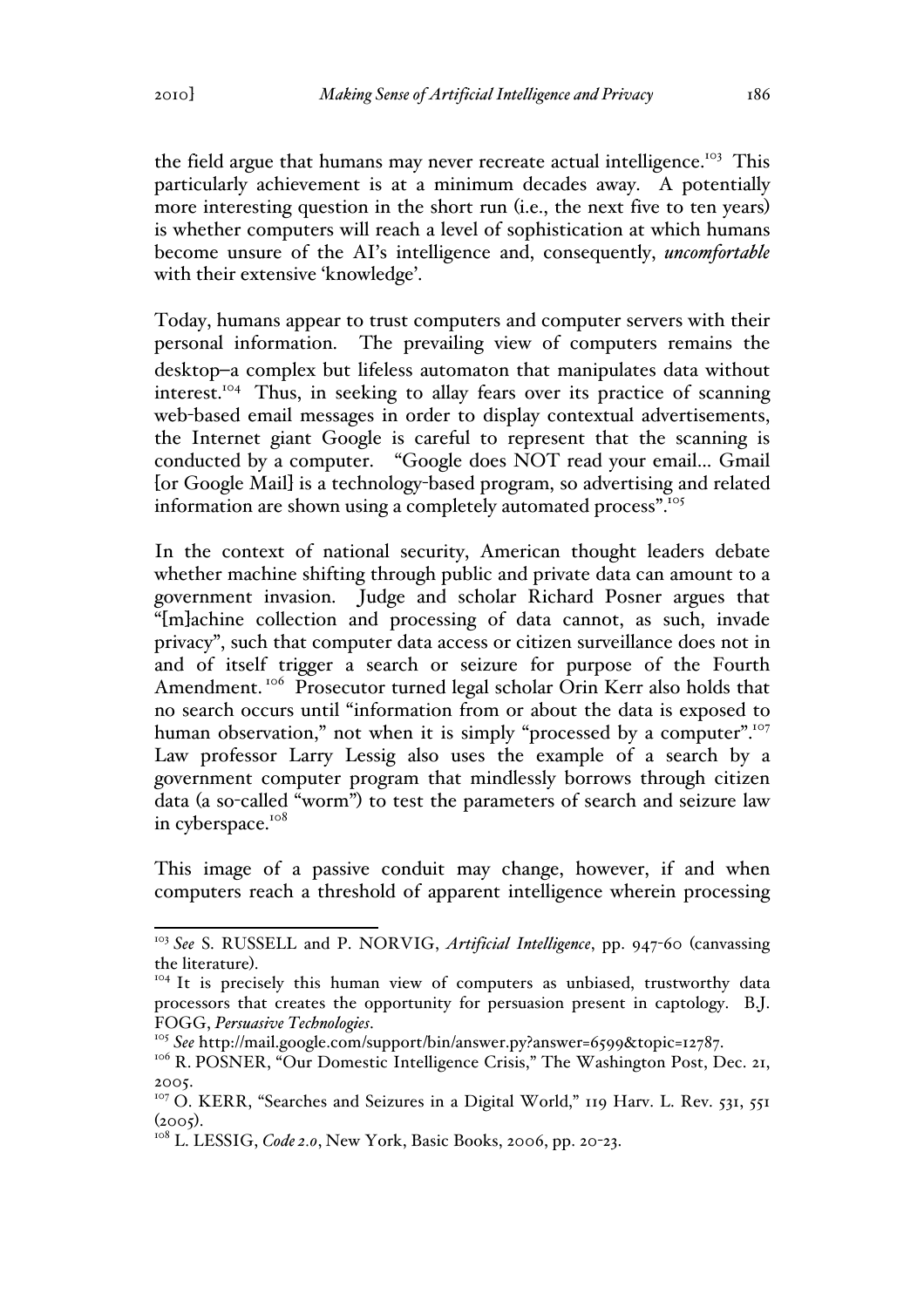begins overly to resemble human judgment. Given a handful of factors-namely, the human tendency to anthropomorphise discussed in detail above, the aggressive claims of AI practitioners and critics, the occasional hyperbole of the media, and the lack of any definitive test of intelligence-humans could come to equate computer mentality with human mentality in the relatively near term. This in turn could lead to an uncomfortable reexamination of computers as passive custodians of consumer and citizen data.<sup>109</sup>

#### V. THE (IN)ADEQUACY OF U.S. PRIVACY LAW

American privacy law already contains the seeds of a solution to many of the emerging privacy harms identified in this essay. A notorious patchwork, American privacy law nevertheless requires notice about the collection, use, and disclosure of personal and other information $\mu$ <sup>110</sup> and is relatively steadfast in its protection against invasions into private space without adequate process.<sup>111</sup>

The privacy community has already begun to propose concrete solutions to perceived abuses of sophisticated and widespread data mining by government and industry. Andrew McClurg argues, for instance, for a resuscitation of the U.S. common law tort of appropriation (discussed by Warren and Brandeis in *The Right to Privacy*<sup>112</sup>) as a response to the creation and use of consumer profiles.<sup>113</sup> Appropriation refers to the use of another's identity-generally, their name or "likeness"-to one's own benefit without consent. Such a use can amount to an invasion of privacy under American common law.<sup>114</sup> McClurg argues convincingly that the digital

<sup>&</sup>lt;sup>109</sup> Changes to user interfaces may have more immediate effects, however, in the realm of voice-driven search. In a recent interview, Google's vice president for search Marissa Mayer discussed the hope that, within a few years, users might be able to interact with Google orally by "asking questions by voice." *See*  http://www.techcrunch.com/2008/12/10/marissa-mayer-at-le-web-the-almost-

complete-interview/. Query whether individuals will search for the same things when it feels to the user that they are speaking with a person.

<sup>110</sup> *See, e.g.*, California Online Privacy Protection Act of 2003, Bus. & Prof. Code Sec. 22575-22579 (California statute requiring companies that collect personal information to link to a privacy policy). The FTC also holds companies to their claims about data and sets minimum thresholds of notice for material changes to policy. *See, e.g*., *In the* 

<sup>&</sup>lt;sup>*M</sup>* D. SOLOVE, "A Taxonomy of Privacy," 154 U. Pa. L. Rev. 477 (2006), p. 552 ("For hundreds of years, the law has strongly guarded the privacy of the home.").</sup>

<sup>&</sup>lt;sup>112</sup> S. WARREN AND L. BRANDEIS, "The Right to Privacy," 4 Harv. L. Rev. 193 (1890). <sup>113</sup> A. MCCLURG, "A Thousand Words are Worth a Picture."

<sup>&</sup>lt;sup>114</sup> See Restatement (Second) of Torts Sec. 652C (1977).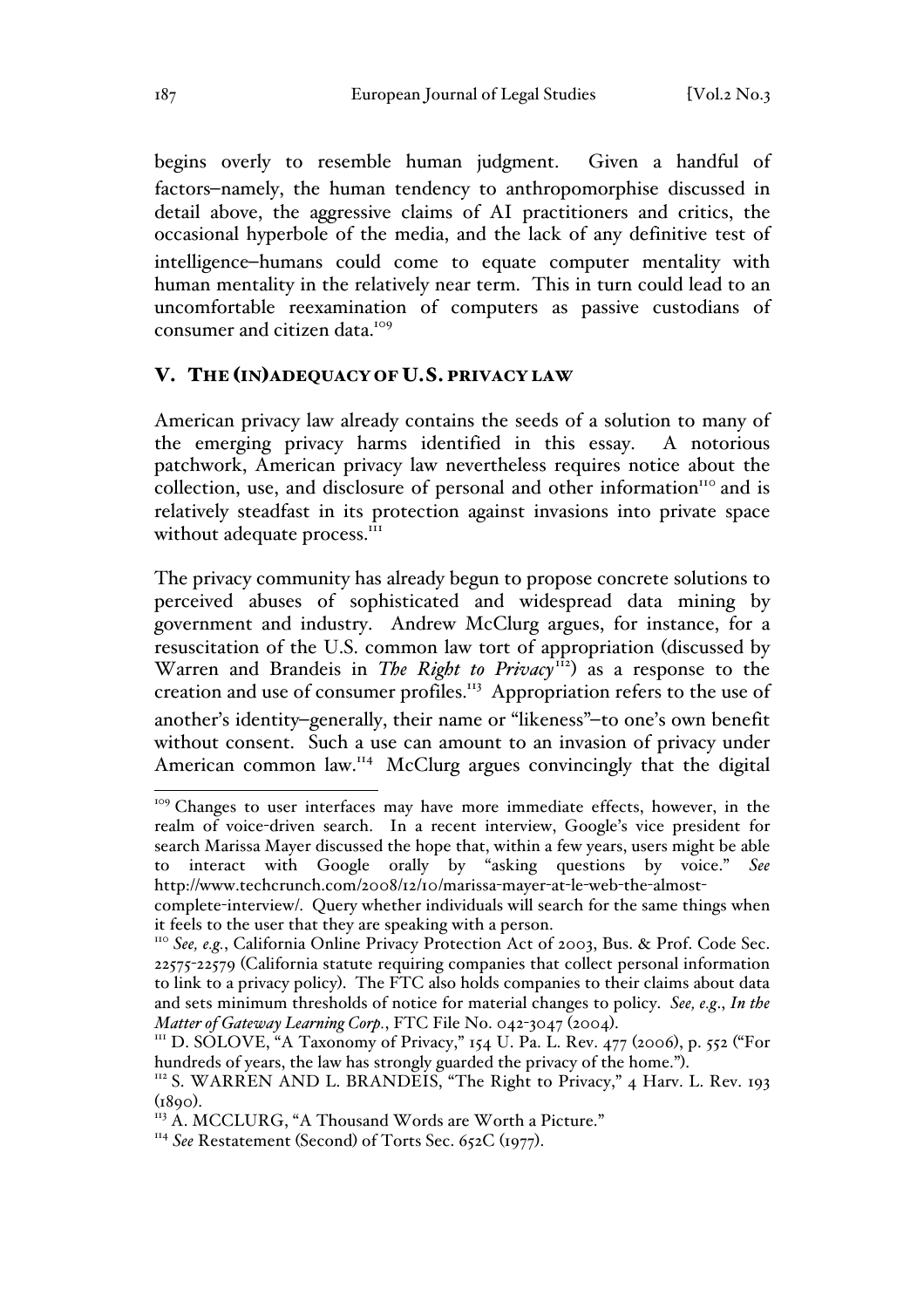profile that results from sophisticated data mining constitutes an "inner identity" that can trigger the tort.

American law professor Daniel Solove also urges a more comprehensive understanding of privacy law that encompasses the "Kafkaesque" nature of modern surveillance<sup>115</sup> and has shown how to arrive at an appropriate balance between security interests and privacy rights by meticulously cataloguing the harms of data mining. Digital rights groups such as the San Francisco based Electronic Frontier Foundation have brought suit against telephone providers and the government itself in an effort to understand and domesticate government data mining.<sup>116</sup>

Similarly, the use of social media to persuade consumers to give up information or to purchase particular products has a ready analog in tactics already being investigated by national and local consumer protection agencies. In the United States, Section 5 of the FTC Act prohibits "unfair or deceptive trade practices," broadly defined.<sup>117</sup> The Federal Trade Commission is charged with enacting and enforcing policy aimed at prohibiting unfair, deceptive, or anti-competitive practices within the industries in its jurisdiction. The agency has turned its attention in recent years to online data collection practices such as the traffic of users' surfing habits, $118$  as well as the use of 'buzz' or subliminal marketing wherein products are promoted without notice that the speaker is affiliated with an advertising company. State attorneys general have also investigated online information gathering practices and, in cases, reached agreements with companies perceived to gather or use data too aggressively.<sup>119</sup> Ian Kerr explains that the use of AI bots particularly for marketing and consumer information gathering may violate similar Canadian consumer protection

<sup>&</sup>lt;sup>115</sup> D. SOLOVE, ""'I've Got Nothing To Hide,"' p. 756.<br><sup>116</sup> *See* EFF Press Release, "EFF Sues NSA, President Bush, and Vice President Cheney to Stop Illegal Surveillance," Sept. 18, 2008, available online at http://www.eff.org/press/archives/2008/09/17-0.

<sup>&</sup>lt;sup>117</sup> Federal Trade Commission Act, 15 U.S.C. Secs. 41-58, as amended.

<sup>&</sup>lt;sup>118</sup> FTC Press Release, "FTC Staff Proposes Online Behavioral Advertising Privacy Principles," Dec. 20, 2007, available online at http://www.ftc.gov/opa/2007/12/principles.shtm.

<sup>&</sup>lt;sup>119</sup> Online adverting company DoubleClick entered into a consent decree with a coalition of state attorneys general in 2001, agreeing not to combine certain categories of information following a merger with offline consumer profiler Abacus. *See, e.g.*, Washington State Office of the Attorney General Press Release, "States Settle with DoubleClick," April 2001, available online at http://www.atg.wa.gov/pressrelease.aspx?&id=5848.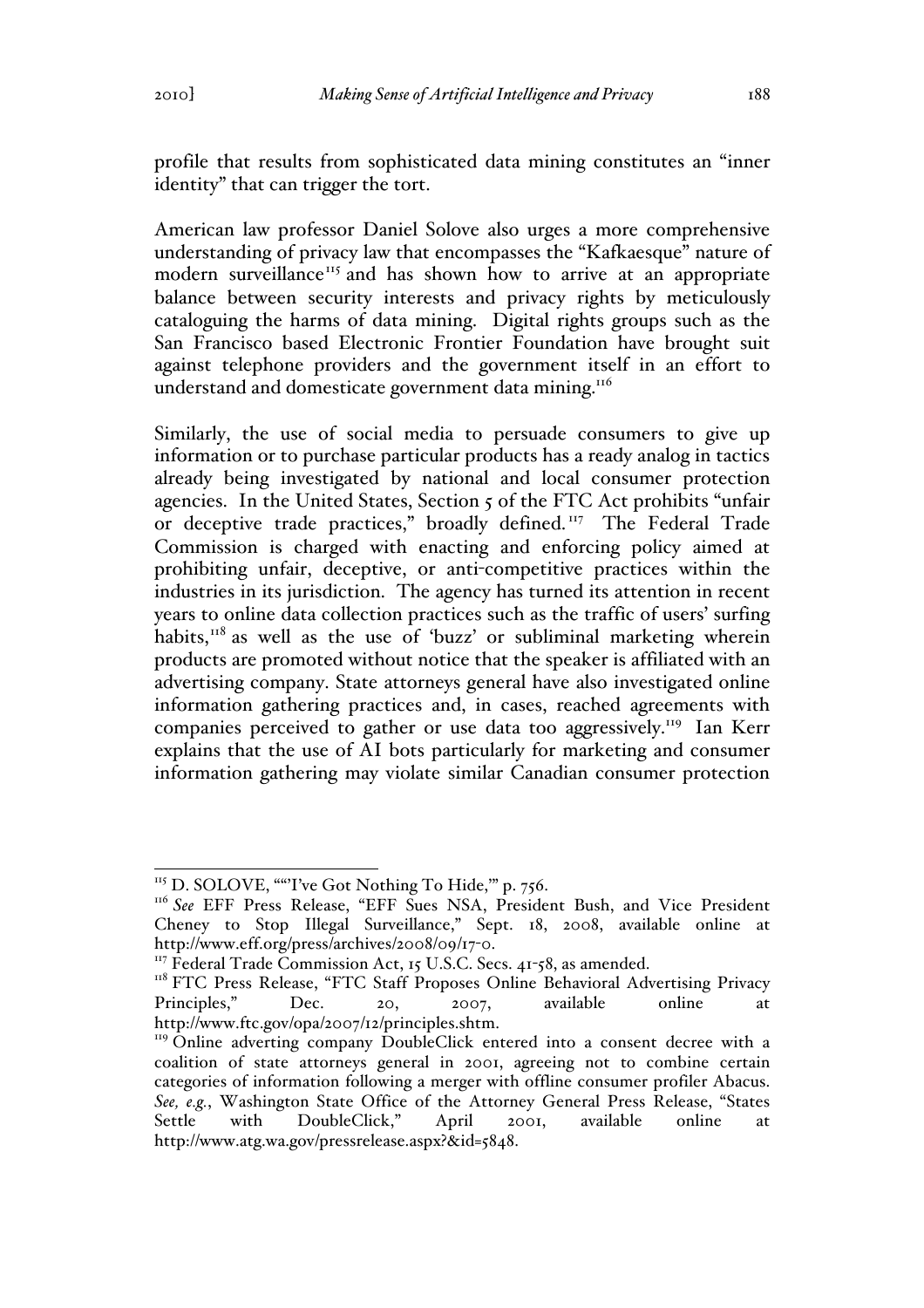regulations.<sup>120</sup>

In other cases, however, the law may have no obvious starting point in addressing these emerging privacy harms. As discussed above, the effect of social media is often a direct but subconscious one. It is not that humans will use a technology to invade one another's privacy; rather, the object will be treated as itself human. The danger is that voice-driven, natural language interfaces will become the norm; that computers will increasingly be endowed with personalities; and that robots with anthropomorphic features will come to be voluntarily accepted as a daily part of life (as is increasingly the case in Japan). Simultaneously, but at an examined level, privacy will be eroded by the subconscious perception that we are always being watched and evaluated.

An extreme example with intentional and obvious chilling effects on speech, such as a holographic police officer that follows around each citizen, could in theory trigger the First Amendment of the U.S. Constitution.<sup>121</sup> But there may be no immediate legal solution to a diffuse introduction of social media into private space by natural means. Similarly, the discomfort we may begin to feel at AI custodianship of data may not be reducible to a legally cognizable injury. Although real anxiety could result, perhaps little more can be said about AI capable of extremely accurate judgments or vested with the appearance of common sense is that it is 'creepy'. American privacy law may be ill-suited to protect against such subtle and (for now) speculative harms.<sup>122</sup>

Solutions may ultimately come from outside of privacy law. It turns out that in other contexts, American law forces consideration of subjective interests such as fear or discomfort. Thus, for instance, in the (pun-ridden) case of *Stambovsky v. Ackely*, a New York appeals court recognised a buyer's right to rescind purchase of a home after he learned that it was haunted by a poltergeist.<sup>123</sup> It was no reply that poltergeists do not exist. The buyer could not be forced to live with a ghost merely because the

<sup>&</sup>lt;sup>120</sup> I. KERR, "Bots, Babes," at p. 321 ("The fair information practices set out in Appendix 2 of the Canadian Code contain a number of requirements that are clearly not respected by ActiveBuddy and many other bot-based business models."). <sup>121</sup> *Cf*. *Laird v. Tatum*, 408 U.S. 1, 11 (1972) ("In recent years this Court has found in a

number of cases that constitutional violations may arise from the deterrent, or 'chilling,' effect of governmental regulations that fall short of a direct prohibition

<sup>&</sup>lt;sup>122</sup> D. SOLOVE, "A Taxonomy of Privacy," p. 562-63 ("Too many courts and policymakers struggle even identifying the presence of privacy problems. . . . Unfortunately, due to conceptual confusion, courts and legislatures often fail to recognise privacy problems . . .").<br> $123$  169 A.D. 2d 254 (N.Y. Ct. App. 1991).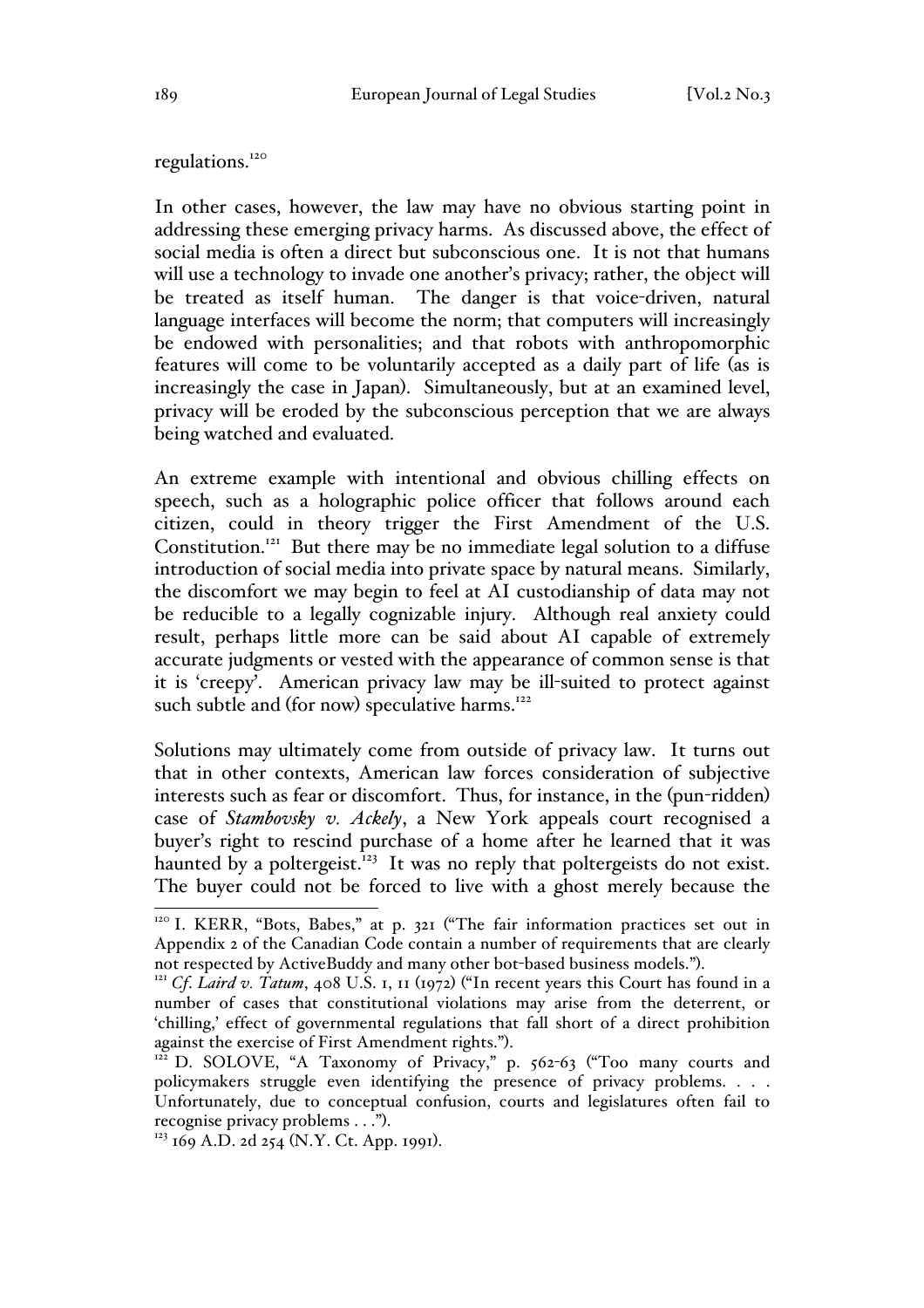existence of ghosts has not been established.<sup>124</sup> Sellers and brokers must also disclose other stigmas such the occurrence in a home of a multiple murder.<sup>125</sup> In the context of pollution, litigants have pursued a variety of harms bred of unrealised fears.<sup>126</sup> Accordingly, one can imagine a requirement that an entity disclose that it is using sophisticated AI and offer to store user information separately.

Another useful analog might be the requirement of warning labels for nonobvious product defects. The Food and Drug Administration and individual states often require harmful goods to contain warnings as to their contents, and the existence of a warning label can sometimes provide a meaningful defense against a civil action for product liability. Where a car comes equipped with an active AI passenger, for instance, its user manual could warn that humans react to social machines as though they were truly humans, and that constantly being in the presence of others can lead to discomfort.

Viable solutions are equally likely to come from outside the law, especially in the short term. They might include the inclusion of privacy in ethics discussions around social media, the participation of developers of AI in efforts to build privacy protections into emerging technology,<sup>127</sup> and sustained efforts at public education by industry and government.<sup>128</sup> In his aforementioned book on captology, Fogg creates a framework by which to assess the ethical implications of a given instance of persuasive technology. He concludes that:

Ultimately, education is the key to more ethical persuasive

<sup>&</sup>lt;sup>124</sup> In *Stambovsky*, the tongue-in-cheek court actually held the house to be haunted "as a matter of law." *Id.*

<sup>125</sup> *See Reed v. King*, 145 Cal. App. 3d 261 (1983) (holding that plaintiff stated a cause of action for defendant-broker's failure to disclose that house was site of multiple

murder). 126 *See, e.g., City of Santa Fe v. Komis*, 845 P.2d 753, 757 (N.M.1992) (awarding land owner damages due to fear of nuclear waste); *Lunda v. Matthews*, 613 P.2d 63, 67-68 (Or.Ct.App.1980) (allowing emotional distress damages for fear of air emissions from cement plant); *Heddin v. Delhi Gas Pipeline Co*., 522 S.W.2d 886, 888 (Tex.1975) (awarding damages to landowner due to fear that pipeline on adjoining land would explode); *Texas Elec. Serv. Co. v. Nelon*, 546 S.W.2d 864, 871 (Tex.Civ.App.1977)

<sup>(</sup>allowing landowner to recover for fear of nuclear waste transported nearby). <sup>127</sup> UK's Information Commissioner's Office has, for instance, commission the Enterprise Privacy Group to produce a new report on the impact on personal privacy of various activities across multiple industries. Applications of social AI should be included in such a report.

<sup>&</sup>lt;sup>128</sup> See also T. ZARSKY, "Mine Your Own Business!," Sec. III (discussing the role of public education in addressing AI data mining techniques).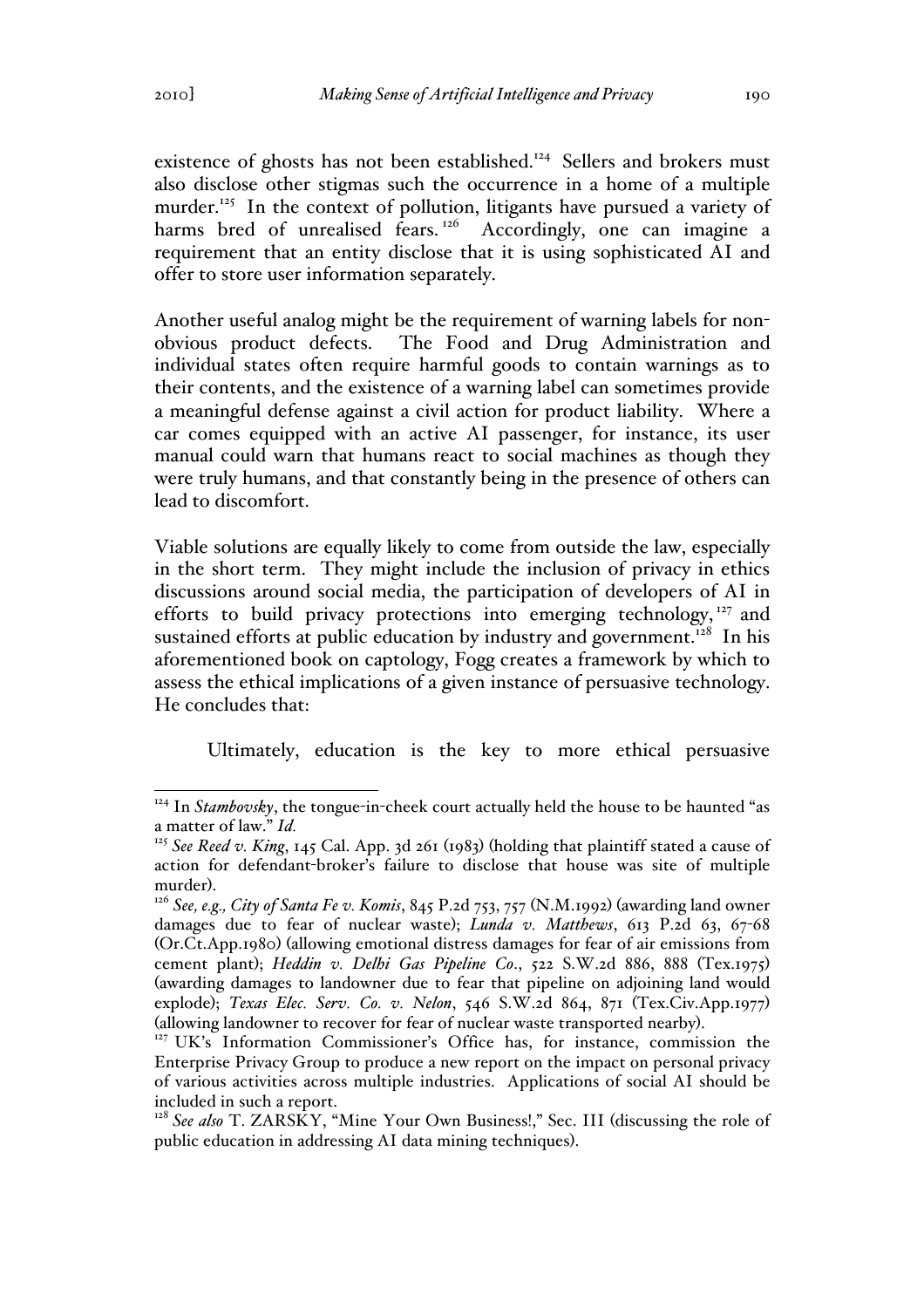technologies. Designers and distributors who understand the ethical issues … will be in a better position to cerate and sell ethical persuasive technology products. Technology users will be better positioned to recognise when computer products are applying unethical or questionably ethical tactics to persuade them.<sup>129</sup>

Calling attention to and discussing these phenomena is a necessary first step to heading off or addressing a novel set of privacy threats.

# VI. CONCLUSION

Our conception of what constitutes an invasion of personal privacy continues to evolve–over time, dramatically. Consider the origin of the term "Peeping Tom." Tom was an adolescent with the bad luck to be within the city limits of Coventry when Lady Godiva made her (in)famous naked ride to protest taxes. Unlike other young men, Tom openly gawked at Lady Godiva's naked form as she passed. Today, were a young man *not* to gawk at naked woman on a horse, we might be amazed. We would certainly give no credence to a complaint by or on behalf of the naked woman. (We would say that she willingly exposed herself in public where she has no expectation of privacy.) At the time of the legend, circa 1050, Tom was blinded for his impudence.<sup>130</sup>

Even as our privacy norms evolve, however, a set of basic biological facts remains constant: humans react to social media as though it were human.<sup>131</sup> This disconnect between the state of evolution and the state of our technology continues to be exploited–sometimes inadvertently-by developers of certain types of AI in order to develop machine intelligence, foster machine acceptability, and improve user experiences. As a consequence, humans may face a meaningful reduction in their already waning privacy. Upon a thorough canvass of the literature, German privacy theorist Beate Rössler concludes that "a person's privacy can be defined, therefore, in these three ways: as illicit interference in one's actions, as illicit surveillance, as illicit intrusions in rooms or dwellings".<sup>132</sup> Particular techniques of artificial intelligence can be said to violate each of these definitions.

Clearly, artificial intelligence has led to important medical, commercial, and other benefits, and promises many more. And where AI merely

 <sup>129</sup> P.J. FOGG, *Persuasive Technologies*, p. 235.

<sup>&</sup>lt;sup>130</sup> D. SOLOVE, "A Taxonomy of Privacy," p. 492.<br><sup>131</sup> B. REEVES and C. NASS, *The Media Equation*.

<sup>&</sup>lt;sup>132</sup> B. ROSSLER, *The Value of Privacy*, Cambridge, Polity Press, 2005, p. 9.